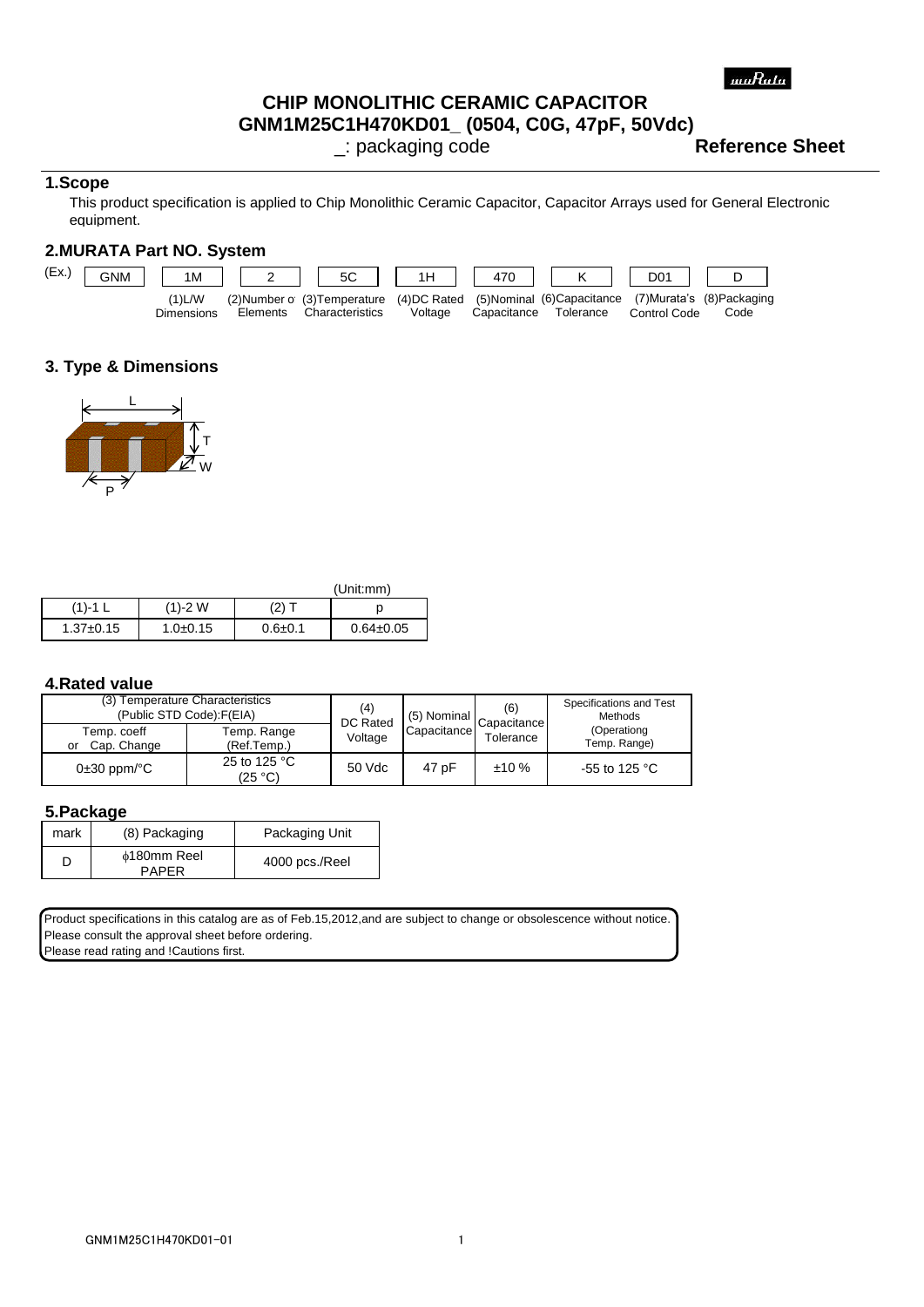# ■**SPECIFICATIONS AND TEST METHODS**

|              |                                               |                                |                                                                               | Specification                                                                                                                                                                                                                                                                                                                                          |                                                                                                                                                                                                                                                                                                                                                                                                                                                                                                                                                                                                                                                                   |
|--------------|-----------------------------------------------|--------------------------------|-------------------------------------------------------------------------------|--------------------------------------------------------------------------------------------------------------------------------------------------------------------------------------------------------------------------------------------------------------------------------------------------------------------------------------------------------|-------------------------------------------------------------------------------------------------------------------------------------------------------------------------------------------------------------------------------------------------------------------------------------------------------------------------------------------------------------------------------------------------------------------------------------------------------------------------------------------------------------------------------------------------------------------------------------------------------------------------------------------------------------------|
| No           | Item                                          |                                | Temperature<br>Compensating Type                                              | <b>High Dielectric Type</b>                                                                                                                                                                                                                                                                                                                            | <b>Test Method</b>                                                                                                                                                                                                                                                                                                                                                                                                                                                                                                                                                                                                                                                |
| $\mathbf{1}$ | Operating<br>Temperature Range                |                                | $\triangle C$ : -55°C to 125°C                                                | $B1.F1: -25^{\circ}C$ to $85^{\circ}C$<br>R1, R7 : $-55^{\circ}$ C to 125 $^{\circ}$ C<br>$R6: -55^{\circ}$ C to 85 $^{\circ}$ C<br>$F5: -30^{\circ}$ C to 85 $^{\circ}$ C                                                                                                                                                                             | Standard Temperature: 20°C<br>$(5C, R6, R7, F5: 25^{\circ}C)$                                                                                                                                                                                                                                                                                                                                                                                                                                                                                                                                                                                                     |
| 2            | <b>Rated Voltage</b>                          |                                | See the previous pages.                                                       |                                                                                                                                                                                                                                                                                                                                                        | The rated voltage is defined as the maximum voltage which may<br>be applied continuously to the capacitor.<br>When AC voltage is superimposed on DC voltage, V <sup>P-P</sup> or V <sup>O-P</sup> ,<br>whichever is larger, should be maintained within the rated voltage<br>range.                                                                                                                                                                                                                                                                                                                                                                               |
| 3            | Appearance                                    |                                | No defects or abnormalities.                                                  |                                                                                                                                                                                                                                                                                                                                                        | Visual inspection.                                                                                                                                                                                                                                                                                                                                                                                                                                                                                                                                                                                                                                                |
| 4            | Dimension                                     |                                | Within the specified dimensions.                                              |                                                                                                                                                                                                                                                                                                                                                        | Using calipers.                                                                                                                                                                                                                                                                                                                                                                                                                                                                                                                                                                                                                                                   |
| 5            | <b>Dielectric Strength</b>                    |                                | No defects or abnormalities.                                                  |                                                                                                                                                                                                                                                                                                                                                        | No failure should be observed when 300% of the rated voltage<br>(temperature compensating type) or 250% of the rated voltage<br>(high dielectric constant type) is applied between the terminations<br>for 1 to 5 seconds, provided the charge/discharge current is less<br>than 50mA.                                                                                                                                                                                                                                                                                                                                                                            |
| 6            | Insulation<br>Resistance                      |                                | More than 10,000M $\Omega$ or 500 $\Omega$ · F<br>(whichever is smaller)      |                                                                                                                                                                                                                                                                                                                                                        | The insulation resistance should be measured with a DC voltage<br>not exceeding the rated voltage at 20/25°C and 75%RH max.<br>and within 2 minutes of charging, provided the charge/discharge<br>current is less than 50mA.                                                                                                                                                                                                                                                                                                                                                                                                                                      |
| 7            | Capacitance                                   |                                | Within the specified tolerance.                                               |                                                                                                                                                                                                                                                                                                                                                        | The capacitance/D.F. should be measured at 20/25°C at the<br>frequency and voltage shown in the table.                                                                                                                                                                                                                                                                                                                                                                                                                                                                                                                                                            |
| 8            | Q/Dissipation<br>Factor (D.F.)                |                                | 30pF and over:Q≧1000<br>30pF and below:Q≧400+20C<br>C:Nominal Capacitance(pF) | [B1,R1,R6,R7]<br>W.V.: 25Vmin. : 0.025max.<br>W.V.:16V<br>$:0.035$ max.<br>W.V.:6.3V<br>:0.05max.<br>[F1,F5]                                                                                                                                                                                                                                           | Char.<br>2C, 5C<br>B1,R1,R6,R7,F1,F5<br>Item<br>$1 \pm 0.1$ MHz<br>$1 \pm 0.1$ kHz<br>Frequency<br>0.5 to 5Vrms<br>$1.0 \pm 0.2$ Vrms<br>Voltage                                                                                                                                                                                                                                                                                                                                                                                                                                                                                                                  |
|              |                                               |                                |                                                                               | W.V.:25Vmin: 0.05max.<br>W.V.:16V<br>$: 0.07$ max.                                                                                                                                                                                                                                                                                                     |                                                                                                                                                                                                                                                                                                                                                                                                                                                                                                                                                                                                                                                                   |
| 9            | Capacitance<br>Temperature<br>Characteristics | No bias                        | Within the specified<br>tolerance.(Table A-1,A-2)                             | $B1:$ Within $\pm 10\%$<br>$(-25^{\circ}$ C to $+85^{\circ}$ C)<br>$R1, R7$ : Within $\pm 15%$<br>$(-55^{\circ}C \text{ to } +125^{\circ}C)$<br>$R6:$ Within $\pm 15%$<br>$(-55^{\circ}$ C to $+85^{\circ}$ C)<br>F1: Within +30/-80%<br>$(-25^{\circ}C \text{ to } +85^{\circ}C)$<br>F5: Within +22/-82%<br>$(-30^{\circ}C \text{ to } +85^{\circ}C)$ | The capacitance change should be measured after 5min. at each<br>specified temp.stage.<br>(1) Temperature Compensating Type<br>The temperature coefficient is determind using the capacitance<br>measured in step 3 as a reference.<br>When cycling the temperature sequentially from step 1 through<br>5, the capacitance should be within the specified tolerance for<br>the temperature coefficient and capacitance change as Table A-1, A-2.<br>The capacitance drift is caluculated by dividing the differences<br>between the maximum and minimum measured values in the step<br>1,3 and 5 by the cap.value in step 3.<br>(2) High Dielectric Constant Type |
|              |                                               | 50% of<br>the rated<br>voltage |                                                                               | B1: Within +10/-30%<br>R1: Within +15/-40%<br>F1: Within +30/-95%                                                                                                                                                                                                                                                                                      | The ranges of capacitance change compared with the $20^{\circ}$ C/25 $^{\circ}$ C<br>value over the temperature ranges shown in the table should be<br>within the specified ranges.                                                                                                                                                                                                                                                                                                                                                                                                                                                                               |
|              |                                               | Capacitance<br>Drift           | Within±0.2% or±0.05pF<br>(Whichever is larger.)                               |                                                                                                                                                                                                                                                                                                                                                        | Applying<br>Step<br>Temperature(°C)<br>Voltage(V)<br>$20 \pm 2/25 \pm 2$<br>$\mathbf{1}$<br>$-55 \pm 3$ (for R1, R6, R7)/<br>$-25 \pm 3$ (for B1,F1)/<br>2<br>$-30 \pm 3$ (for F5)<br>No bias<br>$20 \pm 2/25 \pm 2$<br>3<br>125±3(for R1,R7)/<br>$\overline{4}$<br>85±3(for B1, R6, F1, F5)                                                                                                                                                                                                                                                                                                                                                                      |
|              |                                               |                                |                                                                               |                                                                                                                                                                                                                                                                                                                                                        | 5<br>$20 \pm 2$<br>$-55 \pm 3$ (for R1)/<br>6<br>$-25 \pm 3$ (for B1,F1)<br>50% of the<br>$20 \pm 2$<br>rated voltage<br>7<br>125 $\pm$ 3(for R1)/<br>8<br>$85 \pm 3$ (for B1, F1)                                                                                                                                                                                                                                                                                                                                                                                                                                                                                |
|              |                                               |                                |                                                                               |                                                                                                                                                                                                                                                                                                                                                        | Initial measurement for high dielectric constant type<br>Perform a heat treatment at $150 + 0/-10^{\circ}$ C for one hour and then set<br>for 24±2 hours at room temperature.<br>Perform the initial measure-ment.                                                                                                                                                                                                                                                                                                                                                                                                                                                |
|              | 10 Adhesive Strength<br>of Termination        |                                | No removal of the terminations or other defect<br>should occur.               |                                                                                                                                                                                                                                                                                                                                                        | Solder the capacitor on the test jig (glass epoxy board) shown in<br>Fig.3 using a eutectic solder. Then apply 5N force in parallel<br>with the test jig for 10±1sec.<br>The soldering should be done either with an iron or using the<br>reflow method and should be conducted with care so that the<br>soldering is uniform and free of defects such as heat shock.                                                                                                                                                                                                                                                                                             |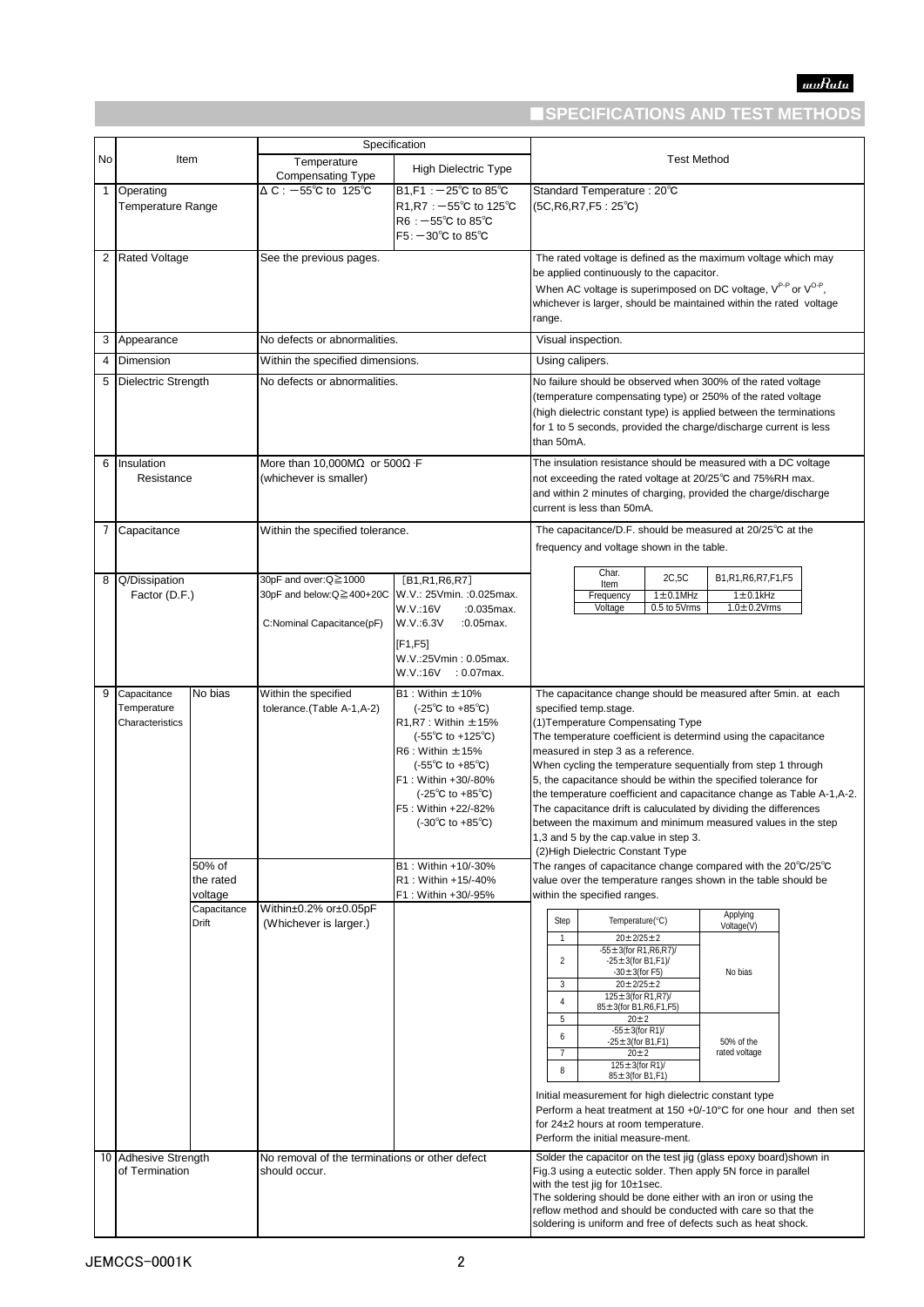# ■**SPECIFICATIONS AND TEST METHODS**

|    |                         |                           | Specification                                                        |                                                                                     |                                                                                                                                                                                                  |  |
|----|-------------------------|---------------------------|----------------------------------------------------------------------|-------------------------------------------------------------------------------------|--------------------------------------------------------------------------------------------------------------------------------------------------------------------------------------------------|--|
| No |                         | Item                      | Temperature<br><b>Compensating Type</b>                              | <b>High Dielectric Type</b>                                                         | <b>Test Method</b>                                                                                                                                                                               |  |
| 11 | Vibration<br>Resistance | Appearance                | No defects or abnormalities.                                         |                                                                                     | Solder the capacitor on the test jig (glass epoxy board) in<br>the same manner and under the same conditions as (10).                                                                            |  |
|    |                         | Capacitance               | Within the specified tolerance.                                      |                                                                                     | The capacitor should be subjected to a simple harmonic motion<br>having a total amplitude of 1.5mm, the frequency being varied                                                                   |  |
|    |                         | Q/D.F.                    | 30pF and over:Q≧1000                                                 | [B1,R1,R6,R7]                                                                       | uniformly between the approximate limits of 10 and 55Hz. The                                                                                                                                     |  |
|    |                         |                           | 30pF and beloow:Q≧400+20C<br>C:Nominal Capacitance(pF)               | W.V.: 25Vmin. : 0.025max.<br>W.V.:16V<br>$:0.035$ max.<br>W.V.:6.3V<br>$:0.05$ max. | frequency range, from 10 to 55Hz and return to 10Hz, should be<br>traversed in approximately 1 minute. This motion should be<br>applied for a period of 2 hours in each 3 mutually perpendicular |  |
|    |                         |                           |                                                                      | [F1, F5]                                                                            | directions(total of 6 hours).                                                                                                                                                                    |  |
|    |                         |                           |                                                                      | W.V.:25Vmin: 0.05max.<br>W.V.:16V : 0.07max.                                        |                                                                                                                                                                                                  |  |
|    | 12 Deflection           | Appearance                | No defects or abnormalities.                                         |                                                                                     | Solder the capacitor on the test jig (glass epoxy board) shown in<br>Fig.1 using an eutectic solder. Then apply a force in the direction                                                         |  |
|    |                         | Capacitance               | Within ±5% or± 0.5pF                                                 | Within ±10%                                                                         | shown in Fig 2 for 5±1 seconds. The soldering should be done                                                                                                                                     |  |
|    |                         | Change                    | (Whichever is larger)                                                |                                                                                     | by the reflow method and should be conducted with care so that<br>the soldering is uniform and free of defects such as heat shock.                                                               |  |
|    | 13 Solderability        |                           | 75% of the terminations is to be soldered evenly and                 |                                                                                     | Immerse the capacitor in a solution of ethanol (JIS-K-8101) and                                                                                                                                  |  |
|    | of Termination          |                           | continuously.                                                        |                                                                                     | rosin (JIS-K-5902) (25% rosin in weight propotion).                                                                                                                                              |  |
|    |                         |                           |                                                                      |                                                                                     | Preheat at 80 to 120°C for 10 to 30 seconds.                                                                                                                                                     |  |
|    |                         |                           |                                                                      |                                                                                     | After preheating, immerse in an eutectic solder solution for                                                                                                                                     |  |
|    |                         |                           |                                                                      |                                                                                     | $2\pm0.5$ seconds at $230\pm5^{\circ}$ C.                                                                                                                                                        |  |
|    | 14 Resistance to        |                           | The measured and observed characteristics should satisfy             |                                                                                     | Preheat the capacitor at 120 to 150°C for 1 minute.                                                                                                                                              |  |
|    | Soldering Heat          |                           | the specifications in the following table.                           |                                                                                     | Immerse the capacitor in an eutectic solder solution at                                                                                                                                          |  |
|    |                         |                           |                                                                      |                                                                                     | 270 $\pm$ 5°C for 10 $\pm$ 0.5 seconds.                                                                                                                                                          |  |
|    |                         | Appearance<br>Capacitance | No defects or abnormalities.<br>Within $\pm 2.5\%$ or $\pm 0.25$ pF  | B1, R1, R6, R7 : Within ±7.5%                                                       | Let Sit at room temperature for 24±2 hours, then measure.                                                                                                                                        |  |
|    |                         | Change                    | (Whichever is larger)                                                | :Within $\pm 20%$<br>F1,F5                                                          | Initial measurement for high dielectric constant type                                                                                                                                            |  |
|    |                         | Q/D.F.                    | 30pF and over:Q≧1000                                                 | [B1,R1,R6,R7]                                                                       | Perform a heat treatment at 150+0/-10°C for one hour and                                                                                                                                         |  |
|    |                         |                           | 30pF and beloow:Q≧400+20C                                            | W.V.: 25Vmin. : 0.025max.                                                           | then set at room temperature for 24±2 hours.                                                                                                                                                     |  |
|    |                         |                           |                                                                      | W.V.:16V<br>$:0.035$ max.                                                           | Perform the initial measurement.                                                                                                                                                                 |  |
|    |                         |                           | C:Nominal Capacitance(pF)                                            | W.V.:6.3V<br>$:0.05$ max.                                                           |                                                                                                                                                                                                  |  |
|    |                         |                           |                                                                      |                                                                                     |                                                                                                                                                                                                  |  |
|    |                         |                           |                                                                      | [F1,F5]                                                                             |                                                                                                                                                                                                  |  |
|    |                         |                           |                                                                      | W.V.:25Vmin : 0.05max.<br>W.V.:16V : 0.07max.                                       |                                                                                                                                                                                                  |  |
|    |                         |                           |                                                                      |                                                                                     |                                                                                                                                                                                                  |  |
|    |                         | I.R.                      | More than 10,000M $\Omega$ or 500 $\Omega$ . F(Whichever is smaller) |                                                                                     |                                                                                                                                                                                                  |  |
|    |                         | Dielectric<br>Strength    | No defects.                                                          |                                                                                     |                                                                                                                                                                                                  |  |
|    | 15 Temperature Cycle    |                           | The measured and observed characteristics should satisfy             |                                                                                     | Fix the capacitor to the supporting jig in the same                                                                                                                                              |  |
|    |                         |                           | the specifications in the following table.                           |                                                                                     | manner and under the same conditions as (10).                                                                                                                                                    |  |
|    |                         | Appearance                | No defects or abnormalities.                                         |                                                                                     | Perform the five cycles according to the four heat<br>treatments shown in the following table.                                                                                                   |  |
|    |                         |                           |                                                                      |                                                                                     | Set for 24±2 hours at room temperature, then measure.                                                                                                                                            |  |
|    |                         | Capacitance               | Within $\pm 2.5\%$ or $\pm 0.25$ pF                                  | B1, R1, R6, R7 : Within ±7.5%                                                       |                                                                                                                                                                                                  |  |
|    |                         | Change                    | (Whichever is larger)                                                | F1,F5<br>:Within $\pm 20%$                                                          | Step<br>Temp.(°C)<br>Time (min)<br>Min.                                                                                                                                                          |  |
|    |                         | Q/D.F.                    | 30pF and over:Q≧1000                                                 | [B1,R1,R6,R7]                                                                       | $\mathbf{1}$<br>30±3<br>Operating Temp.+0/-3                                                                                                                                                     |  |
|    |                         |                           | 30pF and beloow:Q≧400+20C                                            | W.V.: 25Vmin. : 0.025max.                                                           | $\overline{2}$<br>Room Temp<br>$2$ to $3$                                                                                                                                                        |  |
|    |                         |                           |                                                                      | W.V.:16V<br>:0.035max.                                                              | Max.<br>3<br>$30+3$<br>Operating Temp.+3/-0                                                                                                                                                      |  |
|    |                         |                           | C:Nominal Capacitance(pF)                                            | W.V.:6.3V<br>$.0.05$ max.                                                           | $\overline{4}$<br>Room Temp<br>$2$ to $3$                                                                                                                                                        |  |
|    |                         |                           |                                                                      | [F1,F5]                                                                             |                                                                                                                                                                                                  |  |
|    |                         |                           |                                                                      | W.V.:25Vmin: 0.05max.                                                               | Initial measurement for high dielectric constant type                                                                                                                                            |  |
|    |                         |                           |                                                                      | W.V.:16V<br>: 0.07max.                                                              | Perform a heat treatment at 150+0/-10°C for one hour and                                                                                                                                         |  |
|    |                         |                           |                                                                      |                                                                                     | then set at room temperature for 24±2 hours.                                                                                                                                                     |  |
|    |                         | I.R.                      | More than 10,000M $\Omega$ or 500 $\Omega$ . F(Whichever is smaller) |                                                                                     | Perform the initial measurement.                                                                                                                                                                 |  |
|    |                         | Dielectric                | No defects.                                                          |                                                                                     |                                                                                                                                                                                                  |  |
|    |                         | Strength                  |                                                                      |                                                                                     |                                                                                                                                                                                                  |  |
|    |                         |                           |                                                                      |                                                                                     |                                                                                                                                                                                                  |  |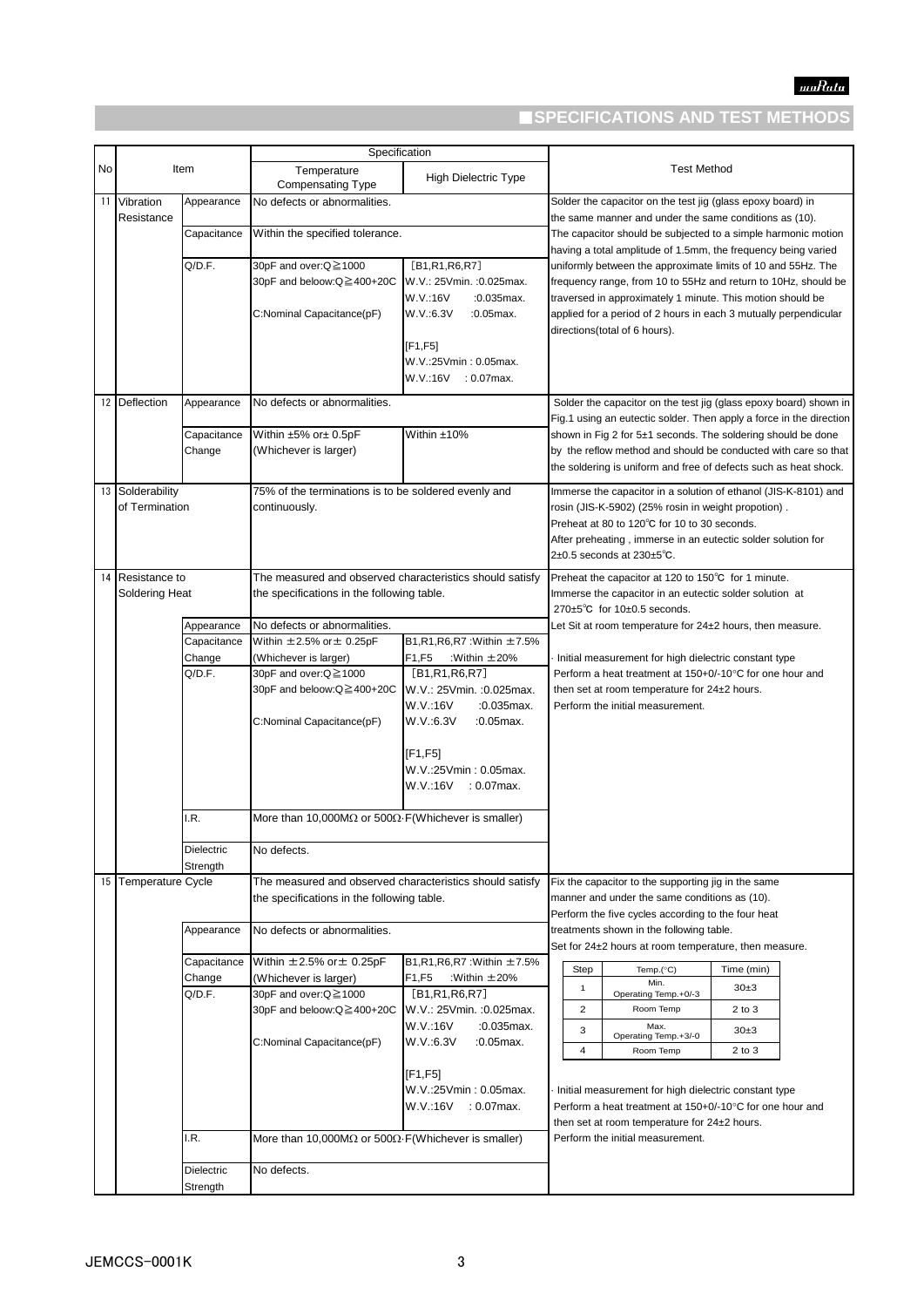# ■**SPECIFICATIONS AND TEST METHODS**

|  |                                   |                                                          | Specification                                                                                          |                                                         |                                                                                                                                       |  |
|--|-----------------------------------|----------------------------------------------------------|--------------------------------------------------------------------------------------------------------|---------------------------------------------------------|---------------------------------------------------------------------------------------------------------------------------------------|--|
|  | <b>No</b><br>Item                 |                                                          | Temperature                                                                                            | <b>High Dielectric Type</b>                             | <b>Test Method</b>                                                                                                                    |  |
|  |                                   |                                                          | <b>Compensating Type</b>                                                                               |                                                         |                                                                                                                                       |  |
|  | 16 Humidit<br><b>Steady State</b> |                                                          | The measured and observed characteristics should satisfy<br>the specifications in the following table. |                                                         | Set the capacitor at 40±2°C and in 90 to 95% humiduty<br>for 500±12 hours.<br>Remove and set for 24±2 hours at room temperature, then |  |
|  | Appearance                        |                                                          | No defects or abnormalities.                                                                           |                                                         | measure.                                                                                                                              |  |
|  |                                   | Capacitance                                              | Within ±5% or ± 0.5pF                                                                                  | B1, R1, R6, R7 : Within ±12.5%                          |                                                                                                                                       |  |
|  |                                   | Change                                                   | (Whichever is larger)                                                                                  | F1,F5<br>:Within $\pm 30\%$                             |                                                                                                                                       |  |
|  |                                   | Q/D.F.                                                   | 30pF and over:Q≧350                                                                                    | [B1,R1,R6,R7]                                           |                                                                                                                                       |  |
|  |                                   |                                                          | 10pF and over                                                                                          | W.V.: 25Vmin. : 0.05max.                                |                                                                                                                                       |  |
|  |                                   |                                                          | 30pF and below:Q≧275+5/2C                                                                              | W.V.:16/10/6.3V :0.05max.                               |                                                                                                                                       |  |
|  |                                   |                                                          | 10pF and below:Q≧200+10C                                                                               |                                                         |                                                                                                                                       |  |
|  |                                   |                                                          | C:Nominal Capacitance(pF)                                                                              | [F1,F5]<br>W.V.:25Vmin: 0.075max.<br>W.V.:16V : 0.1max. |                                                                                                                                       |  |
|  |                                   | I.R.                                                     | More than 1,000M $\Omega$ or 50 $\Omega$ -F(Whichever is smaller)                                      |                                                         |                                                                                                                                       |  |
|  |                                   | <b>Dielectric</b><br>Strength                            | No failure.                                                                                            |                                                         |                                                                                                                                       |  |
|  | 17 Humidity Load                  | The measured and observed characteristics should satisfy |                                                                                                        |                                                         | Apply the rated voltage at $40\pm2^{\circ}$ C and 90 to 95% humidity                                                                  |  |
|  |                                   |                                                          | the specifications in the following table.                                                             |                                                         | for 500±12 hours. Remove and set for 24±2 hours at room                                                                               |  |
|  | Appearance                        |                                                          |                                                                                                        |                                                         | temprature then muasure. The charge/discharge current is                                                                              |  |
|  |                                   |                                                          | No defects or abnormalities.                                                                           |                                                         | less than 50mA.                                                                                                                       |  |
|  |                                   | Capacitance                                              | Within $\pm$ 7.5% or $\pm$ 0.75pF                                                                      | B1,R1,R6,R7: Within ±12.5%                              |                                                                                                                                       |  |
|  |                                   | Change                                                   | (Whichever is larger)                                                                                  | F1,F5<br>:Within $\pm 30\%$                             |                                                                                                                                       |  |
|  |                                   | Q/D.F.                                                   | 30pF and over:Q≧200                                                                                    | [B1,R1,R6,R7]                                           |                                                                                                                                       |  |
|  |                                   |                                                          | 30pF and below:Q≧100+10/3C                                                                             | W.V.: 25Vmin. :0.05max.<br>W.V.:16/10/6.3V :0.05max.    |                                                                                                                                       |  |
|  |                                   |                                                          | C:Nominal Capacitance(pF)                                                                              |                                                         |                                                                                                                                       |  |
|  |                                   |                                                          |                                                                                                        | [F1, F5]                                                |                                                                                                                                       |  |
|  |                                   |                                                          |                                                                                                        | W.V.:25Vmin: 0.075max.                                  |                                                                                                                                       |  |
|  |                                   |                                                          |                                                                                                        | W.V.:16V : 0.1max.                                      |                                                                                                                                       |  |
|  |                                   | I.R.                                                     | More than 500M $\Omega$ or 25 $\Omega$ F(Whichever is smaller)                                         |                                                         |                                                                                                                                       |  |
|  |                                   | <b>Dielectric</b>                                        | No failure.                                                                                            |                                                         |                                                                                                                                       |  |
|  |                                   | Strength                                                 |                                                                                                        |                                                         |                                                                                                                                       |  |
|  |                                   | 18 High Temperature                                      | The measured and observed characteristics should satisfy                                               |                                                         | Apply 200% of the rated voltage at the maximum operating                                                                              |  |
|  | Load                              |                                                          | the specifications in the following table.                                                             |                                                         | temperature $\pm 3^{\circ}$ C for 1000 $\pm$ 12 hours.<br>Set for 24±2 hours at room temperature, then measure.                       |  |
|  |                                   | Appearance                                               | No defects or abnormalities.                                                                           |                                                         | The charge/discharge current is less than 50mA.                                                                                       |  |
|  |                                   | Capacitance                                              | Within $\pm 3\%$ or $\pm 0.3$ pF                                                                       | B1,R1,R6,R7: Within ±12.5%                              |                                                                                                                                       |  |
|  |                                   | Change                                                   | (Whichever is larger)                                                                                  | F1,F5<br>:Within $\pm 30%$                              | Initial measurement for high dielectric constant type.                                                                                |  |
|  |                                   |                                                          |                                                                                                        |                                                         | Apply 200% of the rated DC voltage at the maximun operating                                                                           |  |
|  |                                   |                                                          |                                                                                                        |                                                         | temperature $\pm 3^{\circ}$ C for one hour. Remove and set for                                                                        |  |
|  |                                   | Q/D.F.                                                   | 30pF and over:Q≧350                                                                                    | LBT, R1, R6, R7                                         | 24±2 hours at room temperature.                                                                                                       |  |
|  |                                   |                                                          | 10pF and over                                                                                          | W.V.: 25Vmin. : 0.04max.                                | Perform initial measurement.                                                                                                          |  |
|  |                                   |                                                          | 30pF and below: Q≧275+5/2C W.V.:16/10/6.3V :0.05max.                                                   |                                                         |                                                                                                                                       |  |
|  |                                   |                                                          | 10pF and below:Q≧200+10C                                                                               |                                                         |                                                                                                                                       |  |
|  |                                   |                                                          |                                                                                                        | [F1, F5]                                                |                                                                                                                                       |  |
|  |                                   |                                                          | C:Nominal Capacitance (pF)                                                                             | W.V.:25Vmin: 0.075max.                                  |                                                                                                                                       |  |
|  |                                   |                                                          |                                                                                                        | W.V.:16V : 0.1max.                                      |                                                                                                                                       |  |
|  |                                   | I.R.                                                     | More than 1,000M $\Omega$ or 50 $\Omega$ . F(Whichever is smaller)                                     |                                                         |                                                                                                                                       |  |
|  |                                   |                                                          |                                                                                                        |                                                         |                                                                                                                                       |  |
|  |                                   |                                                          |                                                                                                        |                                                         |                                                                                                                                       |  |

|       |                                                                                   |       |         | Capacitance Change from 20°C (%) |         |              |         |  |
|-------|-----------------------------------------------------------------------------------|-------|---------|----------------------------------|---------|--------------|---------|--|
| Char. | Nominal Values<br>(ppm/ $\degree$ C) *                                            | $-55$ |         |                                  | -25     |              | $-10$   |  |
|       |                                                                                   | Max.  | Min.    | Max.                             | Min.    | Min.<br>Max. |         |  |
| 2C    | $0\pm 60$                                                                         | 0.82  | $-0.45$ | 0.49                             | $-0.27$ | 0.33         | $-0.18$ |  |
|       | Nominal values denote the temperature coefficient within a range of 2000 to 12500 |       |         |                                  |         |              |         |  |

\* Nominal values denote the temperature coefficient within a range of 20C to 125C

Table A-2

|       | Capacitance Change from 25°C (%)                                                                    |      |        |      |         |      |         |
|-------|-----------------------------------------------------------------------------------------------------|------|--------|------|---------|------|---------|
| Char. | Nominal Values<br>(ppm/ $\degree$ C) *                                                              |      | -55    | -30  |         | -10  |         |
|       |                                                                                                     | Max. | Min.   | Max. | Min.    | Max. | Min.    |
| 5C    | $0 + 30$                                                                                            | 0.58 | $-024$ | 0.40 | $-0.17$ | 0.25 | $-0.11$ |
|       | No select the contract of the terms and us as officient within a new set $\alpha$ DEOC to $A$ OEOC. |      |        |      |         |      |         |

 $*$  Nominal values denote the temperature coefficient within a range of  $25^{\circ}$ C to  $125^{\circ}$ C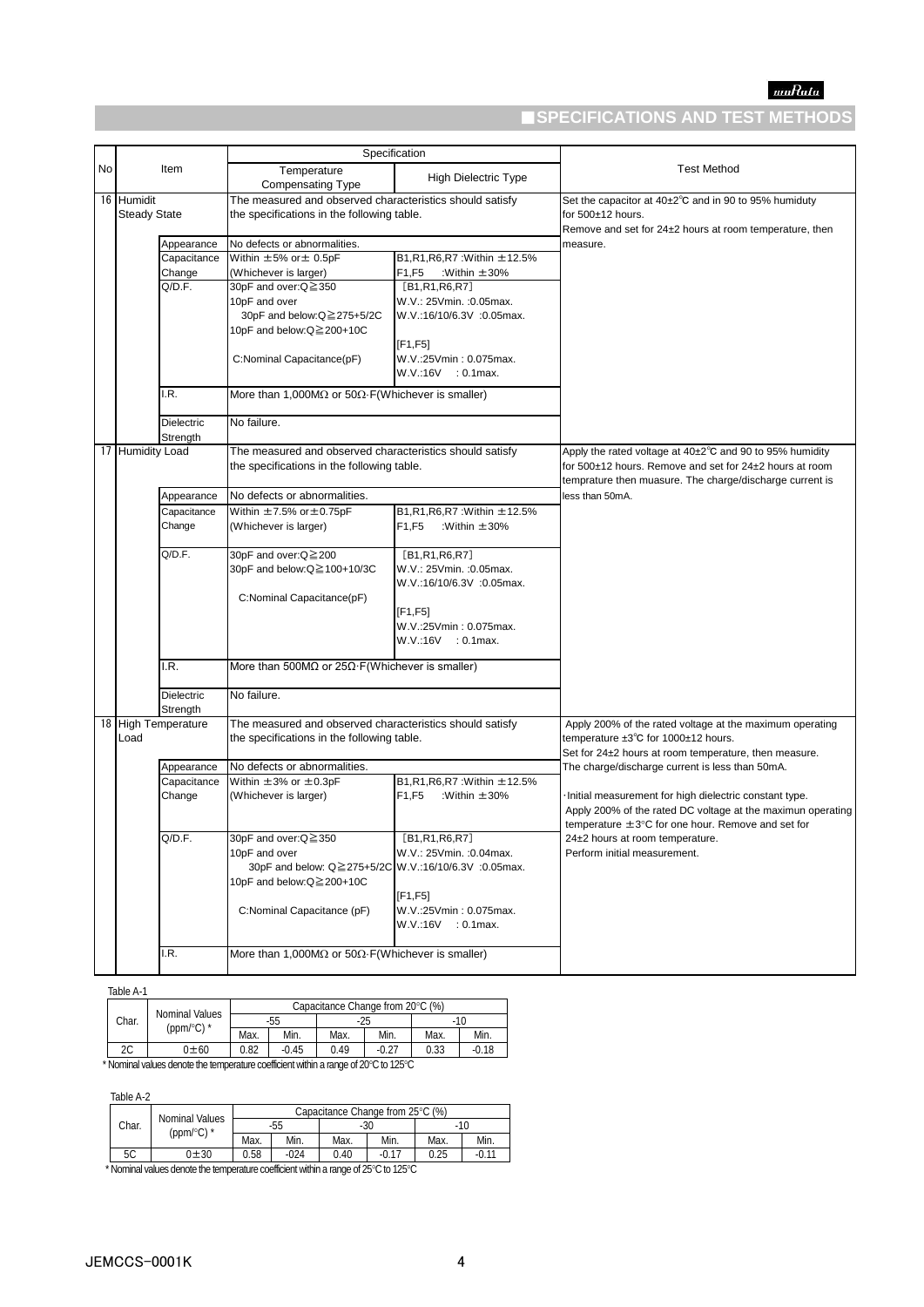### ■**SPECIFICATIONS AND TEST METHODS**





Adhesive Strength of Termination,Vibration Resistance,Temperature Cycle, Humidity Steady State,Humidity Load,High Temperature Load

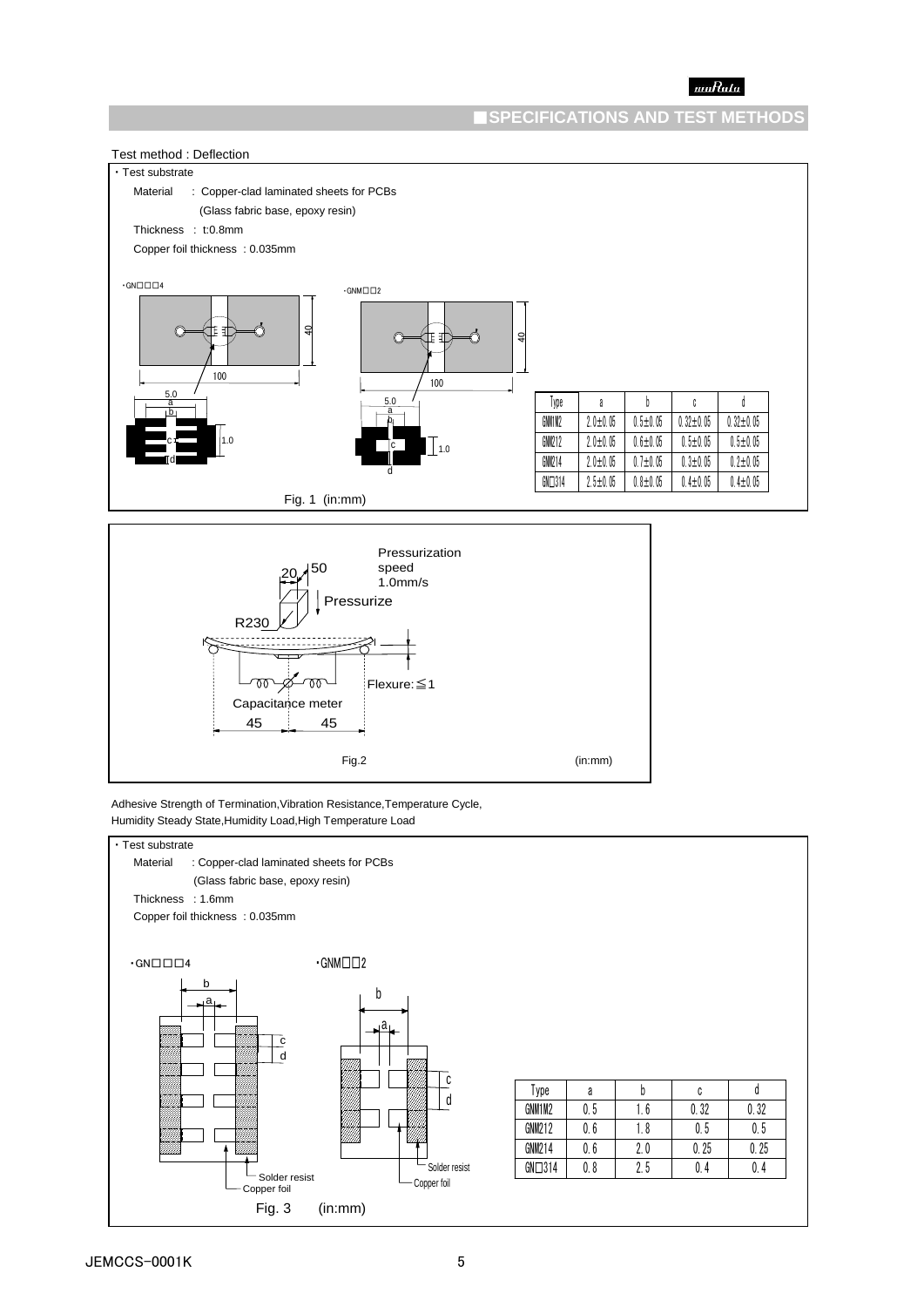**Packag GNM Tvp** 

There are two type of packaging for chip monolithic ceramic capacitor. Please specify the packaging code.

- 1.Bulk Packaging(Packaging Code=B):In a bag. Minimum Quantity : 1000(pcs./bag)
- 2.Tape Carrier Packaging(Packaging Code:D/L/J/K) 2.1 Minimum Quantity(pcs./reel)

| <b>Type</b>  |               |            | φ180mm reel         | φ330mm reel |                     |  |
|--------------|---------------|------------|---------------------|-------------|---------------------|--|
|              |               | Paper Tape | <b>Plastic Tape</b> | Paper Tape  | <b>Plastic Tape</b> |  |
|              |               | Code:D     | Code:L              | Code:J      | Code:K              |  |
|              | GNM02         | 10000      |                     | 50000       |                     |  |
|              | T:0.5mm       | 4000       |                     | 10000       |                     |  |
|              | GNM1M T:0.6mm | 4000       |                     | 10000       |                     |  |
|              | $T:0.8$ mm    | 4000       |                     | 10000       |                     |  |
| <b>GNM21</b> | $T:0.6$ mm    | 4000       |                     | 10000       |                     |  |
|              | T:0.85mm      | 4000       |                     | 10000       |                     |  |
|              | T:0.8mm       | 4000       |                     | 10000       |                     |  |
| GNM31        | T:1.0mm       |            | 3000                |             | 10000               |  |
|              | T:1.15mm      |            | 3000                |             | 10000               |  |

 2.2 Dimensions of Tape (1)GNM0M2 Paper Tape (in:mm)



| Code | GNM0M2         |
|------|----------------|
|      | $0.72{\pm}0.5$ |
| R    | $1.02 + 0.5$   |
|      | $0.8$ max.     |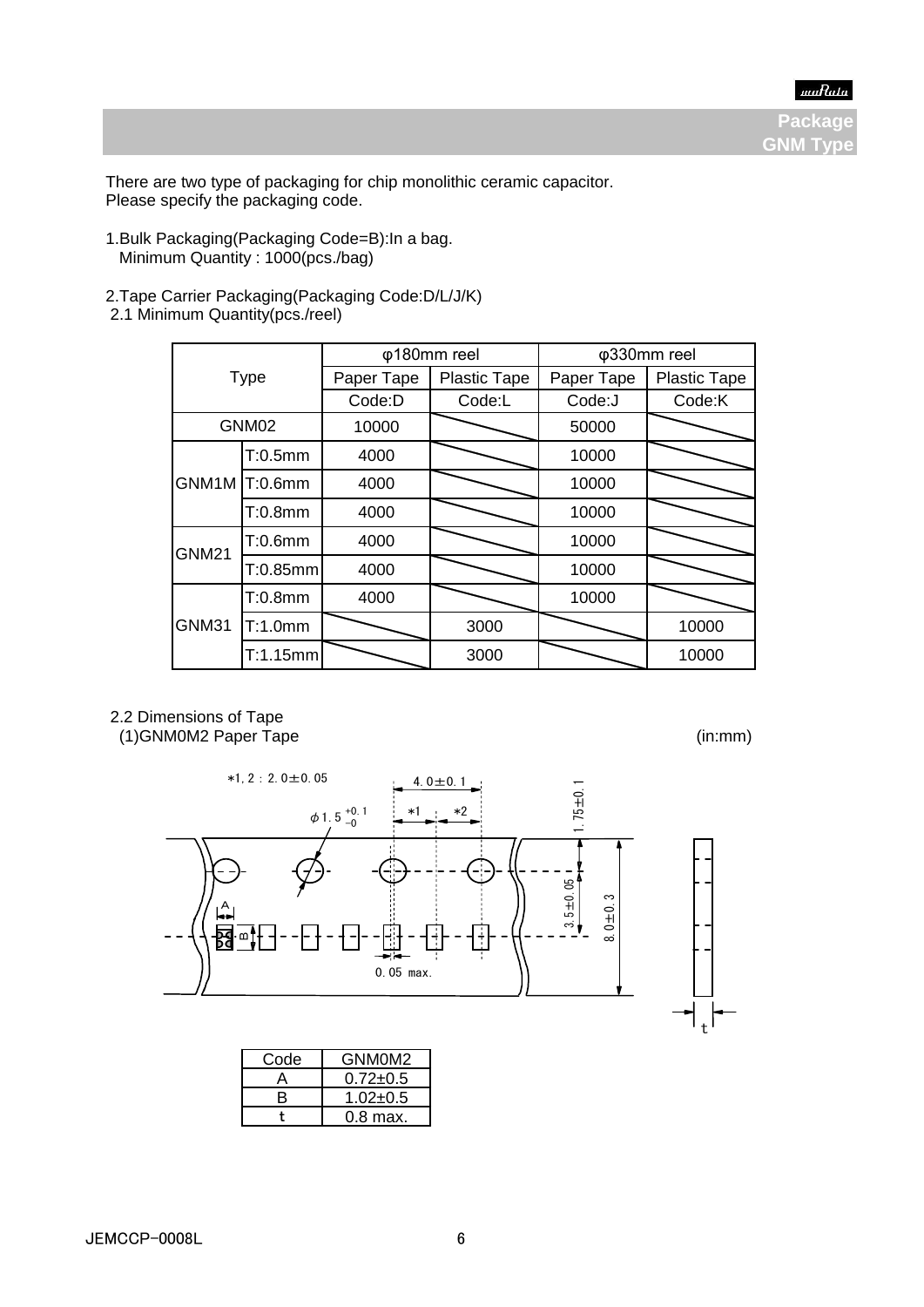**Packag GNM Typ** 

# 2.2 Dimensions of Tape (in:mm)

# (2)GNM1M/21/31 Paper Tape



1.1 max.

| Code | GNM1M          | GNM2              | GNM31   |
|------|----------------|-------------------|---------|
| A    | 05<br>$17 + 0$ | $55 \pm 0$<br>15. | റ       |
| B    | 05<br>$55 + 0$ | 15<br>3 + U       | ς.<br>n |

(3)GNM31 Plastic Tape



\*<br>1. 7max. (T≦1. 15mm)

\*

| 記号 | GNM31         |  |  |
|----|---------------|--|--|
|    | $9 \pm 0.2$   |  |  |
|    | $3.5 \pm 0.2$ |  |  |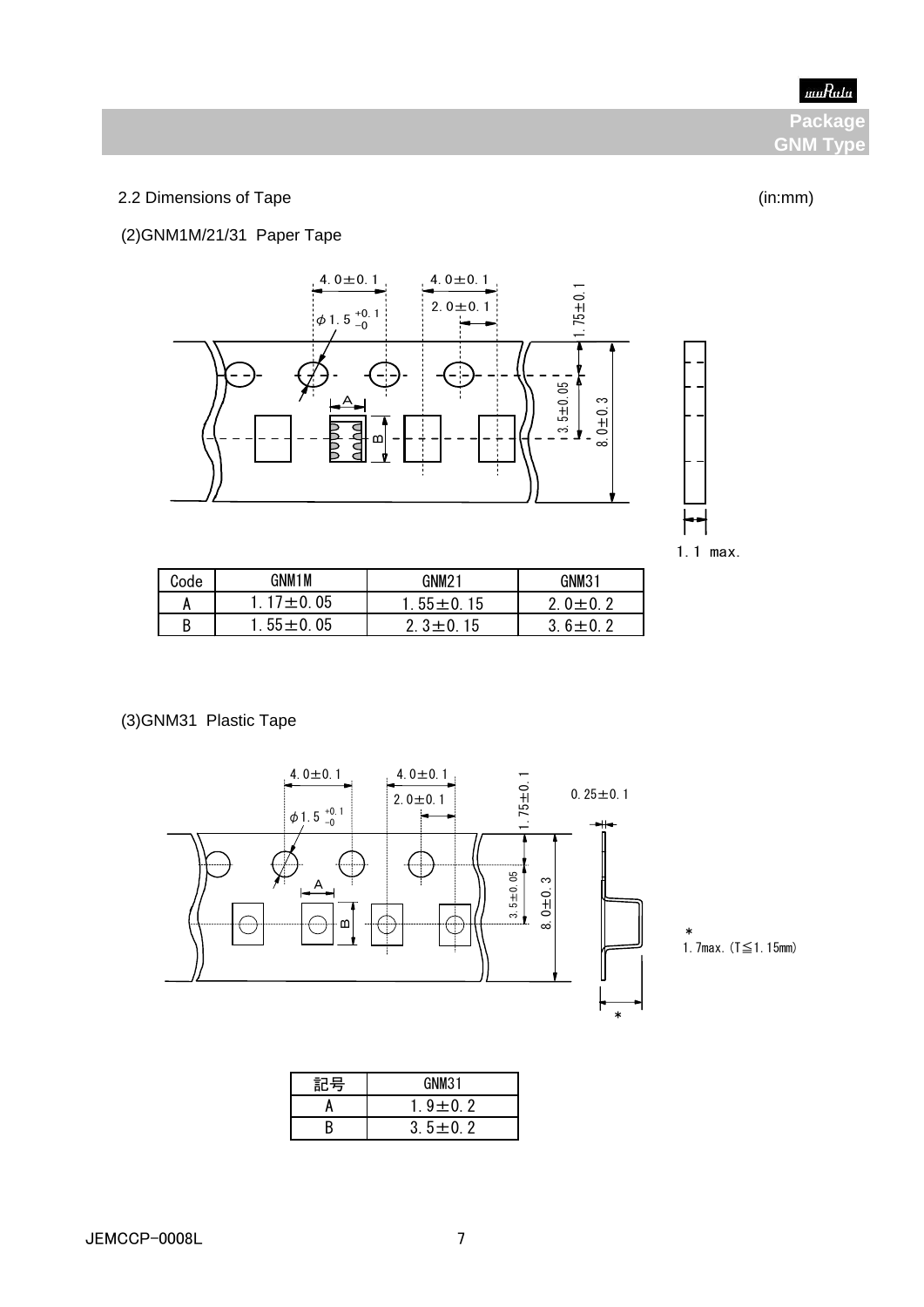

# **Package GNM Type**

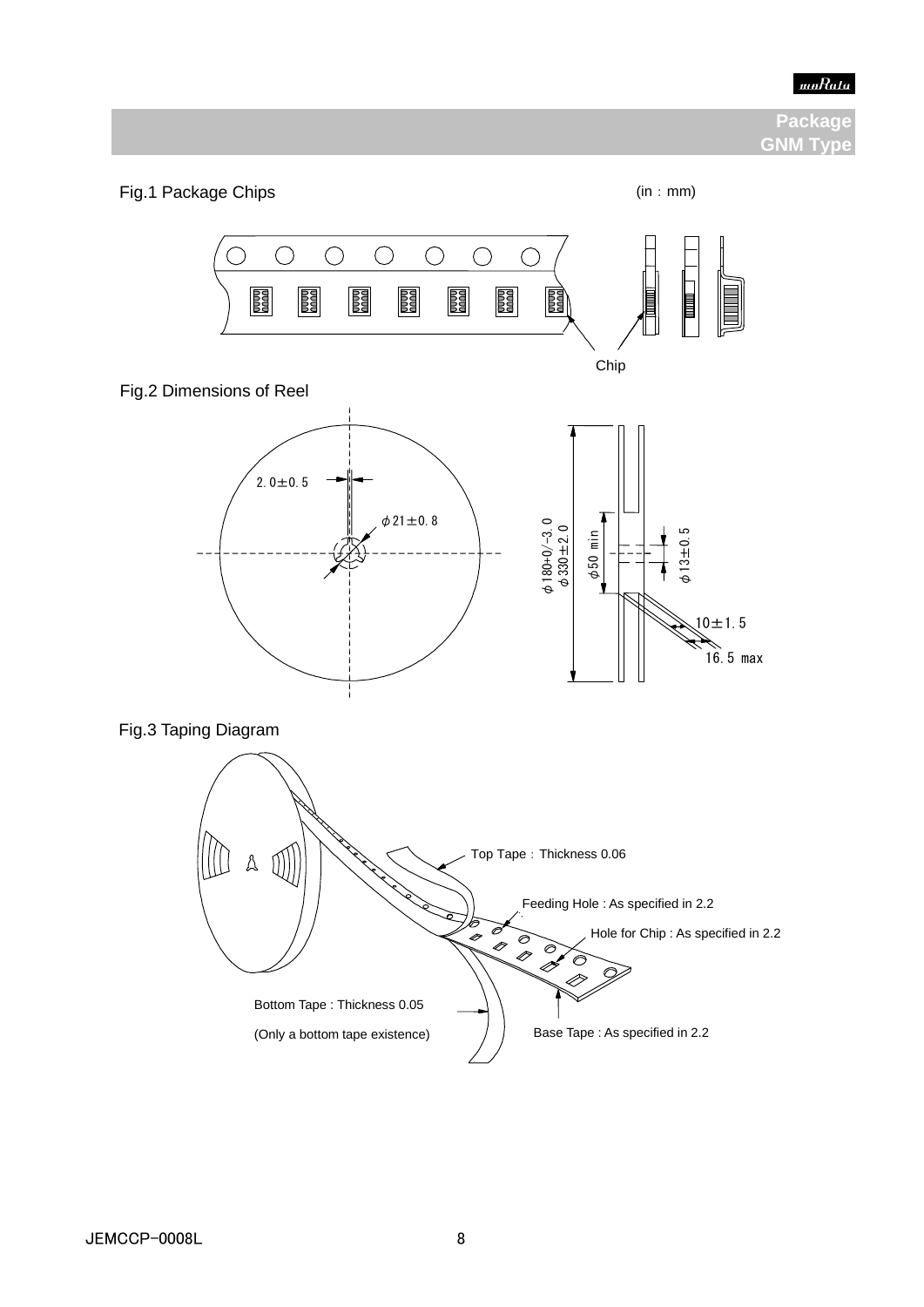

- 2.3 Tapes for capacitors are wound clockwise shown in Fig.3.
	- (The sprocket holes are to the right as the tape is pulled toward the user.)
- 2.4 Part of the leader and part of the vacant section are attached as follows.



- 2.5 Accumulate pitch : 10 of sprocket holes pitch =  $40\pm0.3$ mm
- 2.6 Chip in the tape is enclosed by top tape and bottom tape as shown in Fig.1.
- 2.7 The top tape and base tape are not attached at the end of the tape for a minimum of 5 pitches.
- 2.8 There are no jointing for top tape and bottom tape.
- 2.9 There are no fuzz in the cavity.
- 2.10 Break down force of top tape : 5N min. Break down force of bottom tape : 5N min. (Only a bottom tape existence )
- 2.11 Reel is made by resin and appeaser and dimension is shown in Fig 2. There are possibly to change the material and dimension due to some impairment.
	- 2.12 Peeling off force : 0.1N to 0.6N in the direction as shown below.



 2.13 Label that show the customer parts number, our parts number, our company name, inspection number and quantity, will be put in outside of reel.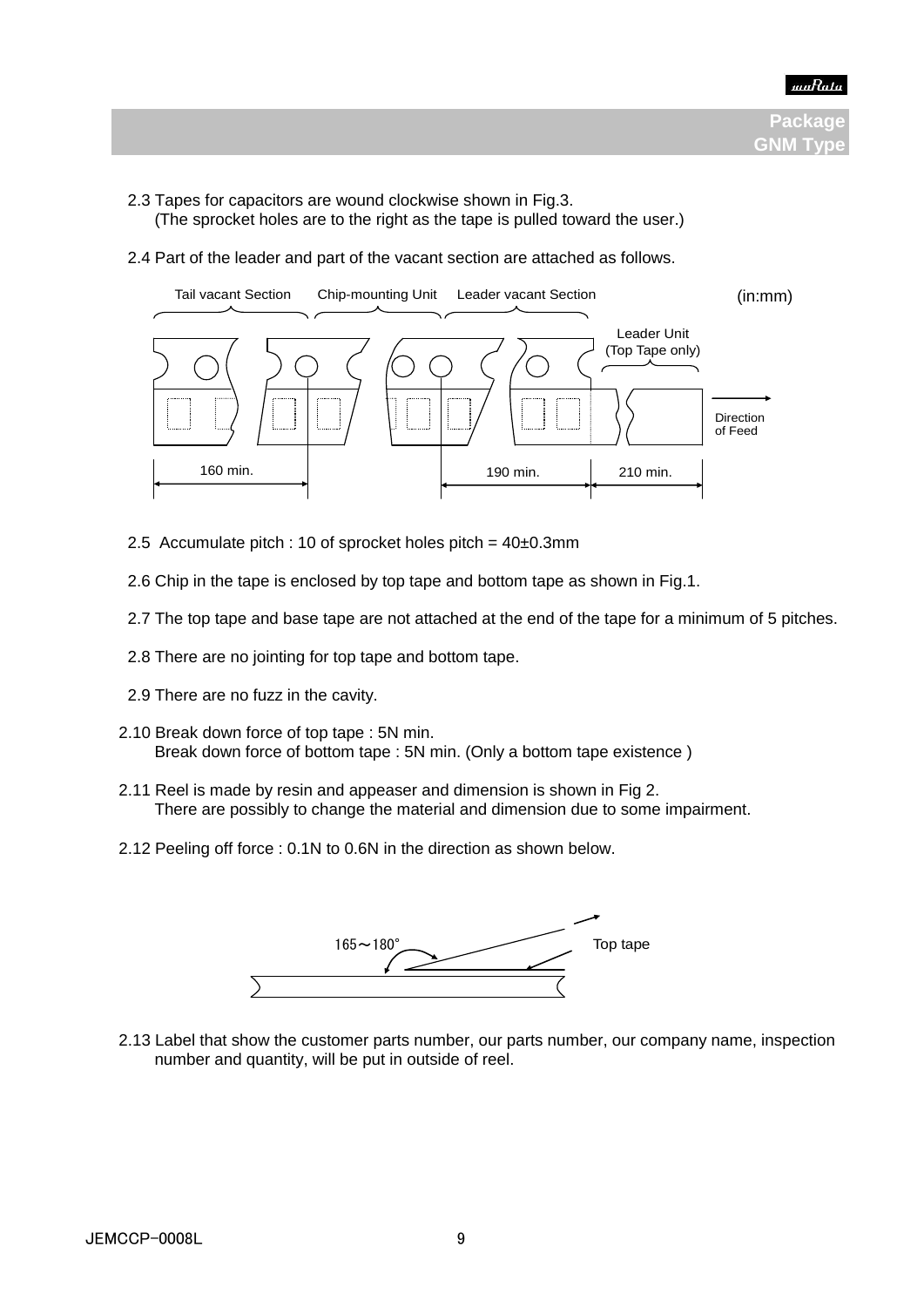

# ■ Limitation of use

 Please contact our sales representatives or product engineers before using our products for the applications listed below which require of our products for other applications than specified in this product. ①Aircraft equipment ②Aerospace equipment ③Undersea equipment ④Power plant control equipment ⑤Medical equipment ⑥Transportation equipment(vehicles,trains,ships,etc.) ⑦Traffic signal equipment ⑧Disaster prevention / crime prevention equipment ⑨Data-processing equipment ⑩Application of similar complexity and/or requirements to the applications listed in the above

# ■ Storage and Operation condition

- 1. The performance of chip monolithic ceramic capacitors may be affected by the storage conditions.
- 1-1. Store capacitors in the following conditions: Temperature of +5℃ to +40℃ and a Relative Humidity of 20% to 70%.
- (1) Sunlight, dust, rapid temperature changes, corrosive gas atmosphere or high temperature and humidity conditions during storage may affect the solderability and the packaging performance Please use product within six months of receipt.
- (2) Please confirm solderability before using after six months. Store the capacitors without opening the original bag. Even if the storage period is short, do not exceed the specified atmospheric conditions.
- 1-2. Corrosive gas can react with the termination (external) electrodes or lead wires of capacitors, and result in poor solderability. Do not store the capacitors in an atmosphere consisting of corrosive gas (e.g., hydrogen sulfide, sulfur dioxide, chlorine, ammonia gas etc.).
- 1-3. Due to moisture condensation caused by rapid humidity changes, or the photochemical change caused by direct sunlight on the terminal electrodes and/or the resin/epoxy coatings, the solderability and electrical performance may deteriorate. Do not store capacitors under direct sunlight or in high huimidity conditions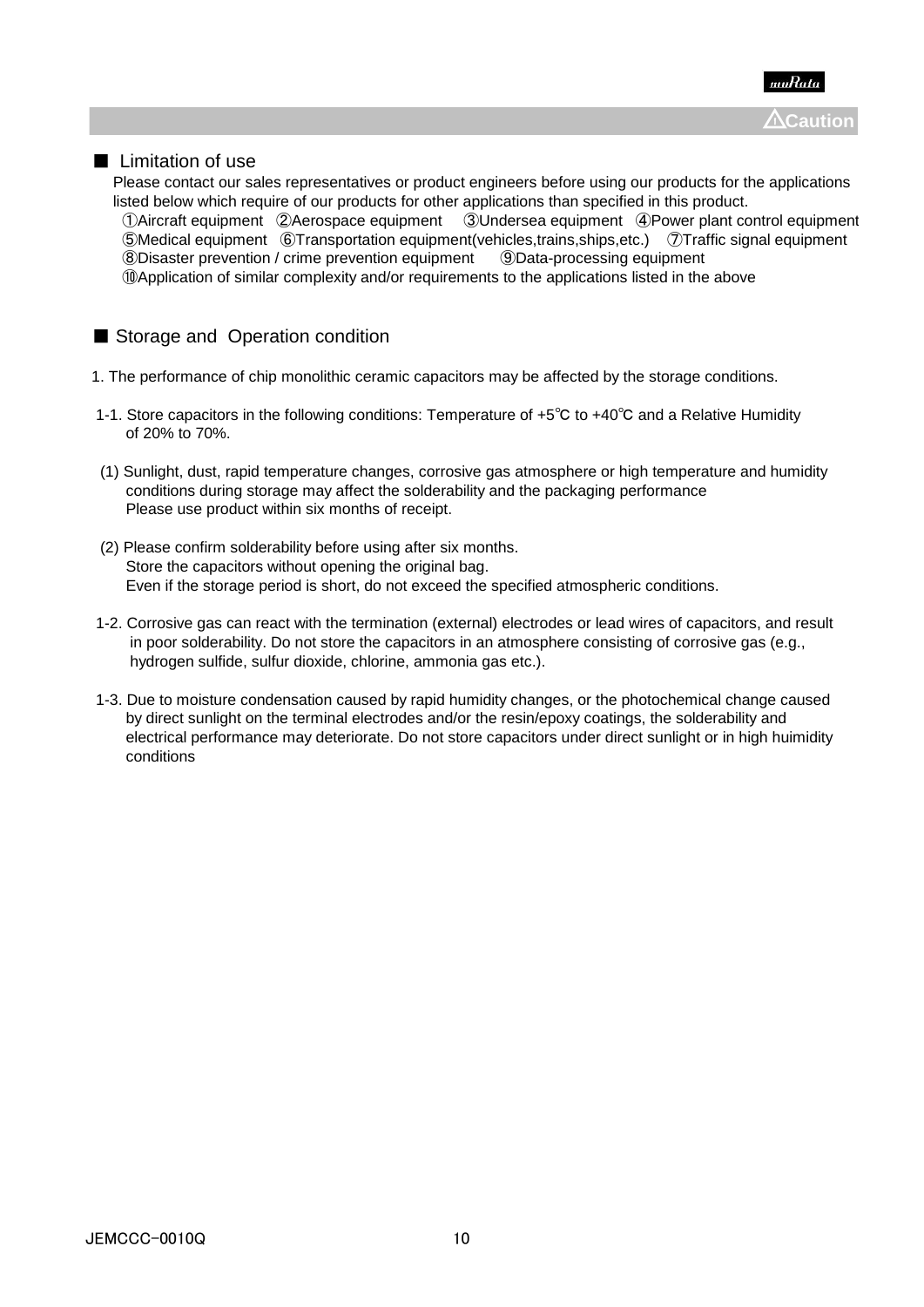

# ■Rating

## **1.Temperature Dependent Characteristics**

- 1. The electrical characteristics of the capacitor can change with temperature.
- 1-1. For capacitors having larger temperature dependency, the capacitance may change with temperature changes.
	- The following actions are recommended in order to insure suitable capacitance values.
- (1) Select a suitable capacitance for the operating temperature range.
- (2) The capacitance may change within the rated temperature. When you use a high dielectric constant type capacitors in a circuit that needs a tight (narrow) capacitance tolerance.

 Example: a time constant circuit., please carefully consider the characteristics of these capacitors, such as their aging, voltage, and temperature characteristics.

And check capacitors using your actual appliances at the intended environment and operating conditions.





#### **2.Measurement of Capacitance**

- 1. Measure capacitance with the voltage and the frequency specified in the product specifications.
- 1-1. The output voltage of the measuring equipment may decrease when capacitance is high occasionally. Please confirm whether a prescribed measured voltage is impressed to the capacitor.
- 1-2. The capacitance values of high dielectric constant type capacitors change depending on the AC voltage applied.

Please consider the AC voltage characteristics when selecting a capacitor to be used in a AC circuit.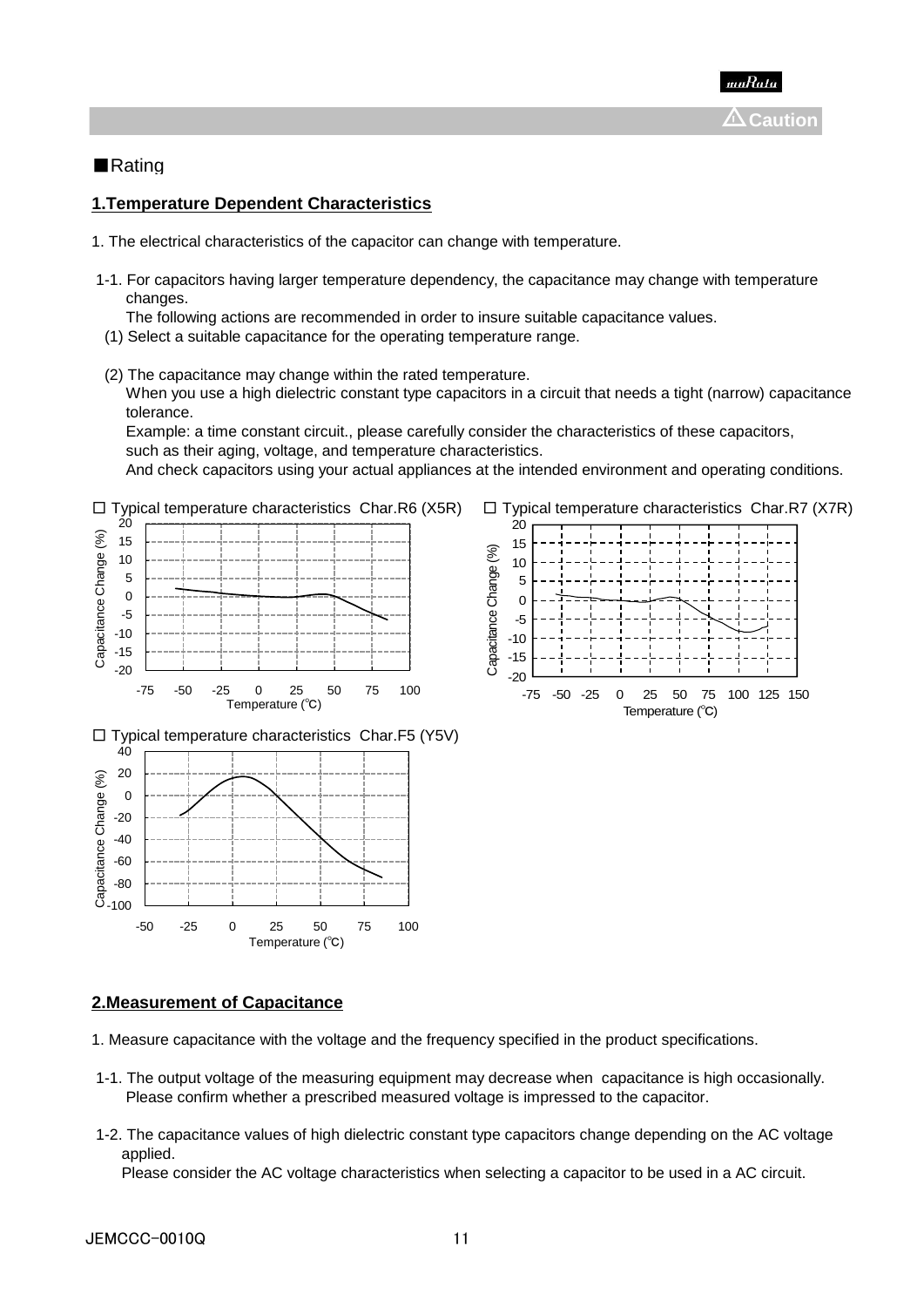# **3.Applied Voltage**

- 1. Do not apply a voltage to the capacitor that exceeds the rated voltage as called-out in the specifications.
- 1-1. Applied voltage between the terminals of a capacitor shall be less than or equal to the rated voltage.
- (1) When AC voltage is superimposed on DC voltage, the zero-to-peak voltage shall not exceed the rated DC voltage. When AC voltage or pulse voltage is applied, the peak-to-peak voltage shall not exceed the rated DC voltage.
- (2) Abnormal voltages (surge voltage, static electricity, pulse voltage, etc.) shall not exceed the rated DC voltage.



1-2. Influence of overvoltage

 Overvoltage that is applied to the capacitor may result in an electrical short circuit caused by the breakdown of the internal dielectric layers .

The time duration until breakdown depends on the applied voltage and the ambient temperature.

#### **4. Applied Voltage and Self-heating Temperature**

- 1. When the capacitor is used in a high-frequency voltage, pulse voltage, application, be sure to take into account self-heating may be caused by resistant factors of the capacitor.
- 1-1. The load should be contained to the level such that when measuring at atomospheric temperature of 25℃,the product's self-heating remains below 20℃ and surface temperature of the capacitor in the actual circuit remains wiyhin the maximum operating temperature.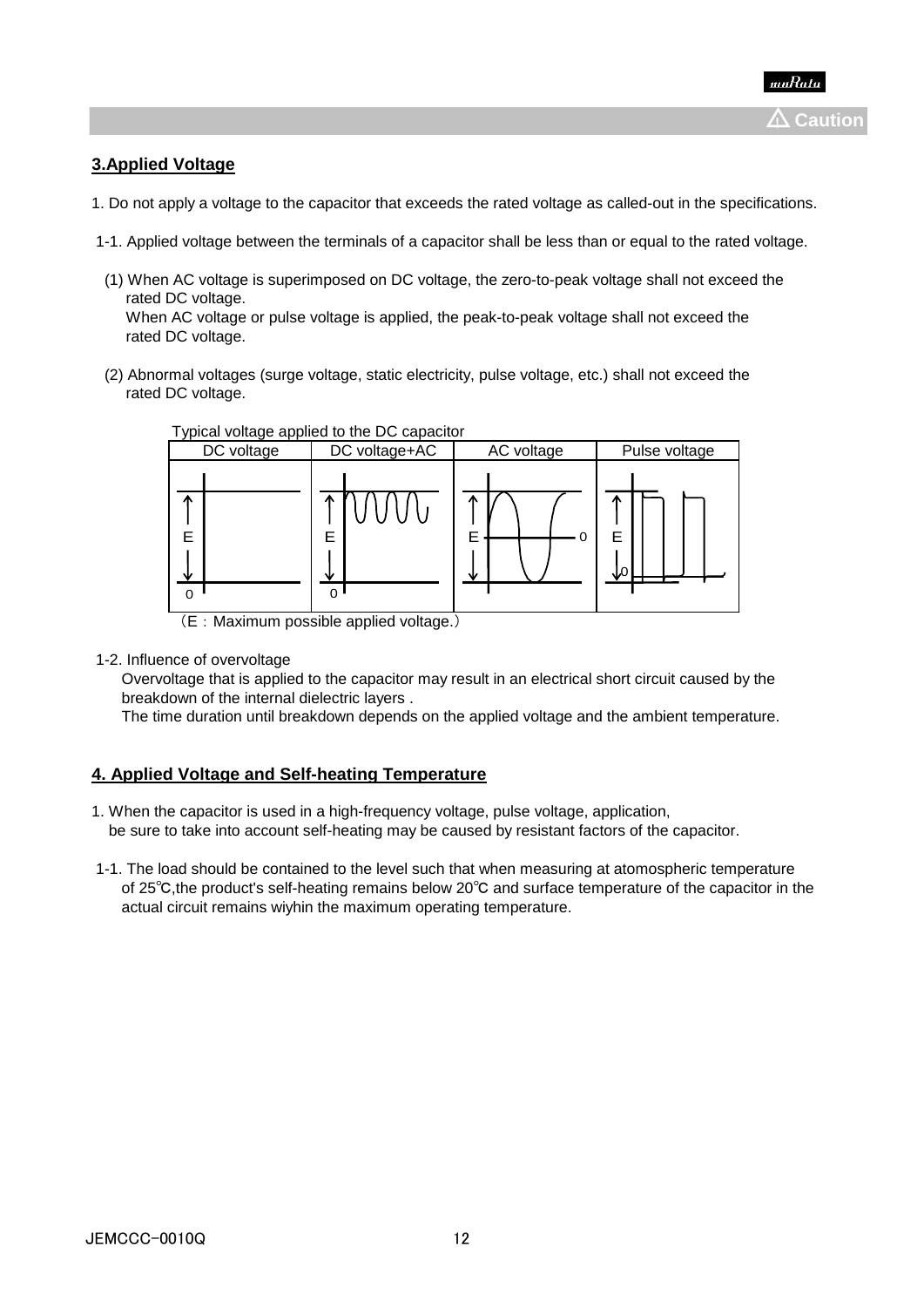

# **5. DC Voltage and AC Voltage Characteristic**

1. The capacitance value of a high dielectric constant type capacitor changes depending on the DC voltage applied.

Please consider the DC voltage characteristics when a capacitor is selected for use in a DC circuit.

- 1-1. The capacitance of ceramic capacitors may change sharply depending on the applied voltage. (See figure) Please confirm the following in order to secure the capacitance.
- (1) Whether the capacitance change caused by the applied voltage is within the range allowed or not.  $□$  DC voltage characteristics
- (2) In the DC voltage characteristics, the rate of capacitance change becomes larger as voltage increases. Even if the applied voltage is below the rated voltage. When a high dielectric constant type capacitor is in a circuit that needs a tight (narrow) capacitance tolerance. Example: a time constant circuit., please carefully consider the characteristics of these capacitors, such as their aging, voltage, and temperature characteristics. And check capacitors using your actual appliances at the intended environment and operating conditions.





2. The capacitance values of high dielectric constant type capacitors change depending on the AC voltage applied. Please consider the AC voltage characteristics when selecting a capacitor to be used in a AC circuit.  $\square$  AC voltage characteristics



#### **6. Capacitance Aging**

1. The high dielectric constant type capacitors have the characteristic

in which the capacitance value decreases with passage of time.

 When you use a high dielectric constant type capacitors in a circuit that needs a tight (narrow) capacitance tolerance. Example: a time constant circuit., please carefully consider the characteristics of these capacitors, such as their aging, voltage, and temperature characteristics.

And check capacitors using your actual appliances at the intended environment and operating conditions.

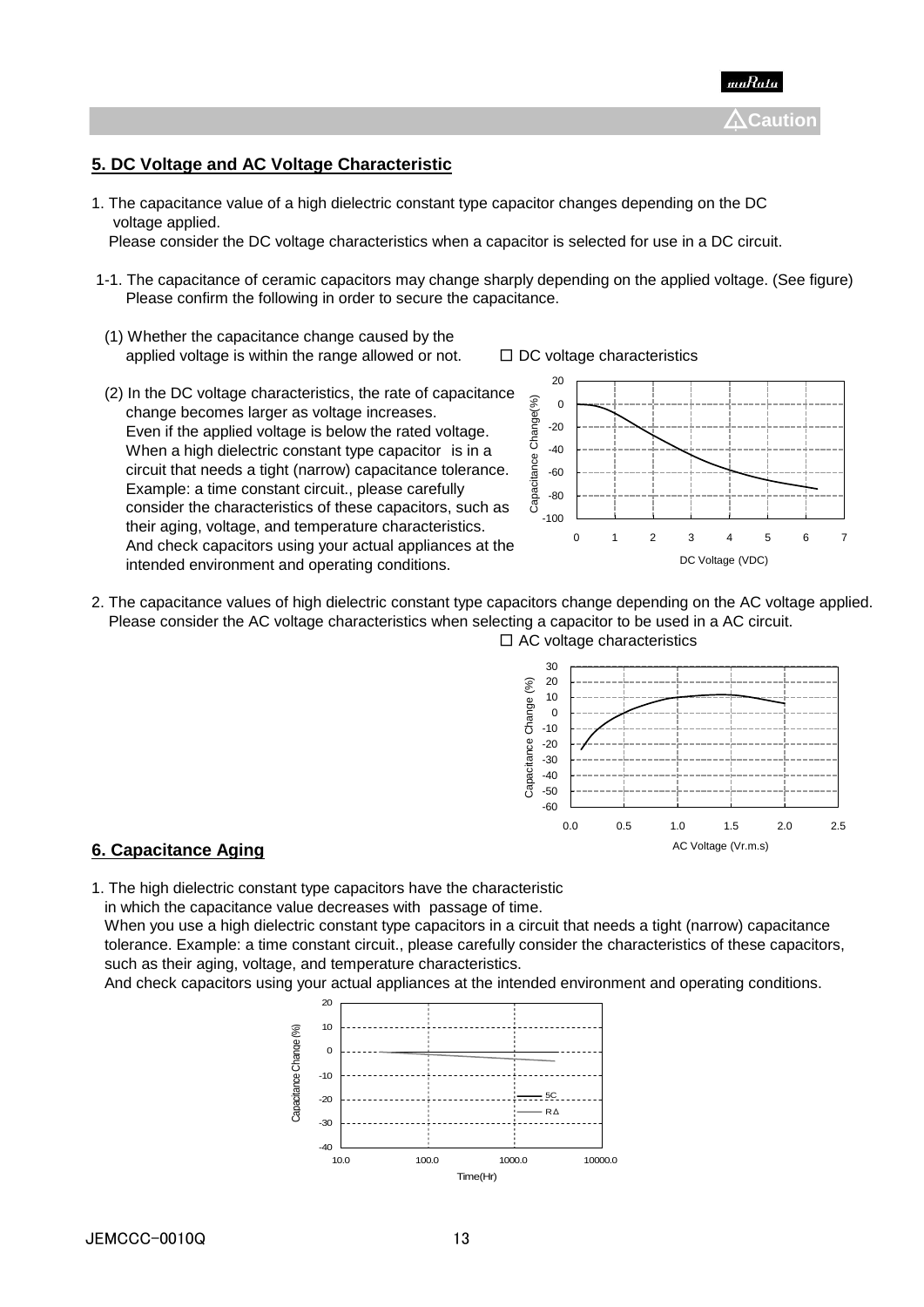

# **7.Vibration and Shock**

- 1. Please confirm the kind of vibration and/or shock, its condition, and any generation of resonance. Please mount the capacitor so as not to generate resonance, and do not allow any impact on the terminals.
- 2. Mechanical shock due to falling may cause damage or a crack in the dielectric material of the capacitor. Do not use a fallen capacitor because the quality and reliability may be deteriorated.



3. When printed circuit boards are piled up or handled, the corners of another printed circuit board should not be allowed to hit the capacitor in order to avoid a crack or other damage to the capacitor.



■ Soldering and Mounting

#### **1.Mounting Position**

- 1. Confirm the best mounting position and direction that minimizes the stress imposed on the capacitor during flexing or bending the printed circuit board.
- 1-1.Choose a mounting position that minimizes the stress imposed on the chip during flexing or bending of the board.

[Component Direction]



Locate chip horizontal to the direction in which stress acts

[Chip Mounting Close to Board Separation Point]



Chip arrangement Worst A-C-(B~D) Best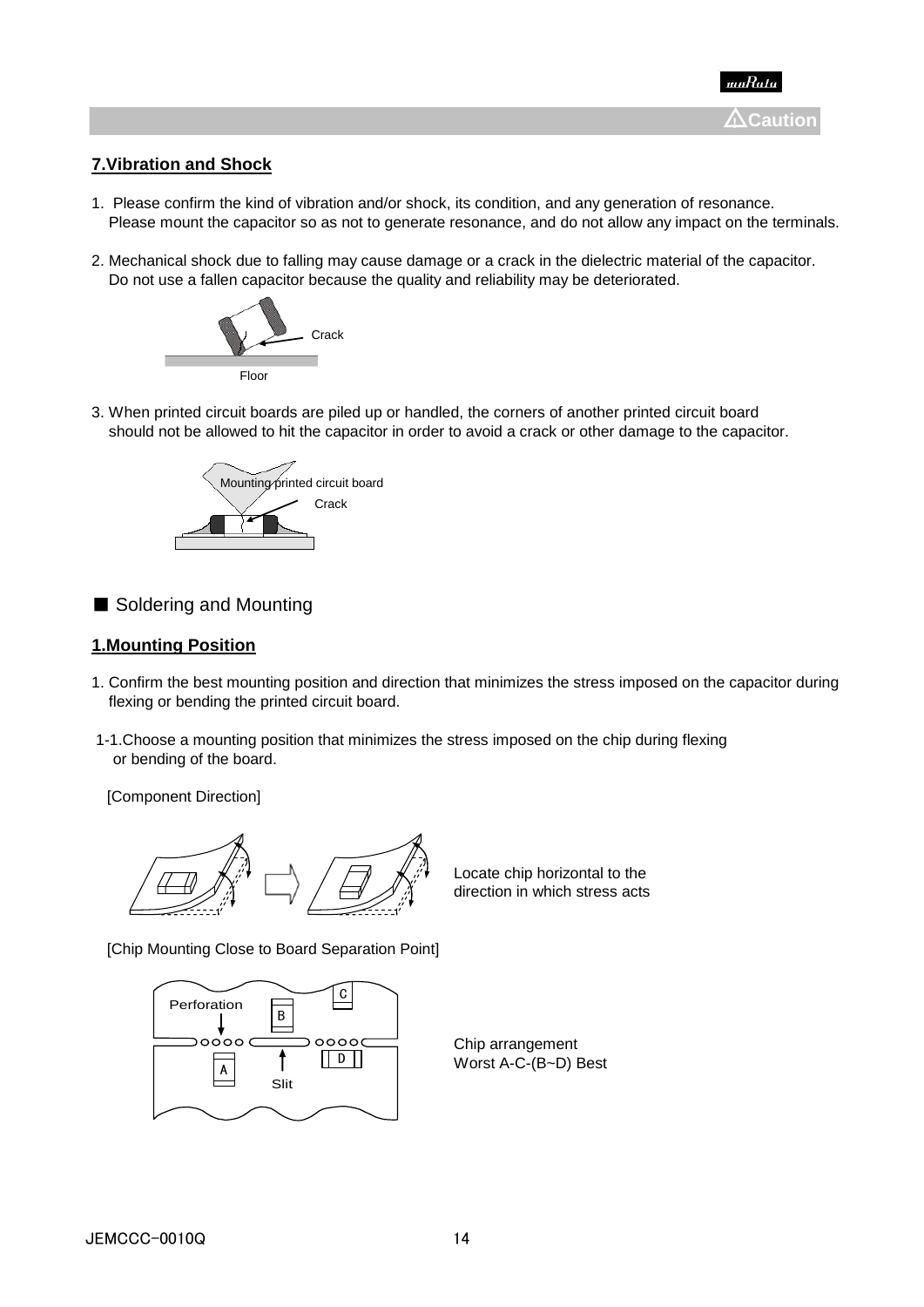

# **2.Information before mounting**

- 1. Do Not re-use capacitors that were removed from the equipment.
- 2. Confirm capacitance characteristics under actual applied voltage.
- 3. Confirm the mechanical stress under actual process and equipment use.
- 4. Confirm the rated capacitance, rated voltage and other electrical characteristics before assembly.
- 5. Prior to use, confirm the Solderability for the capacitors that were in long-term storage.
- 6. Prior to measuring capacitance, carry out a heat treatment for capacitors that were in long-term storage.
- 7.The use of Sn-Zn based solder will deteriorate the reliability of the MLCC. Please contact our sales representative or product engineers on the use of Sn-Zn based solder in advance.

### **3.Maintenance of the Mounting (pick and place) Machine**

- 1. Make sure that the following excessive forces are not applied to the capacitors.
- 1-1. In mounting the capacitors on the printed circuit board, any bending force against them shall be kept to a minimum to prevent them from any bending damage or cracking. Please take into account the following precautions and recommendations for use in your process.
- (1) Adjust the lowest position of the pickup nozzle so as not to bend the printed circuit board.
- (2) Adjust the nozzle pressure within a static load of 1N to 3N during mounting.



2.Dirt particles and dust accumulated between the suction nozzle and the cylinder inner wall prevent the nozzle from moving smoothly. This imposes greater force upon the chip during mounting, causing cracked chips. Also the locating claw, when worn out, imposes uneven forces on the chip when positioning, causing cracked chips. The suction nozzle and the locating claw must be maintained, checked and replaced periodically.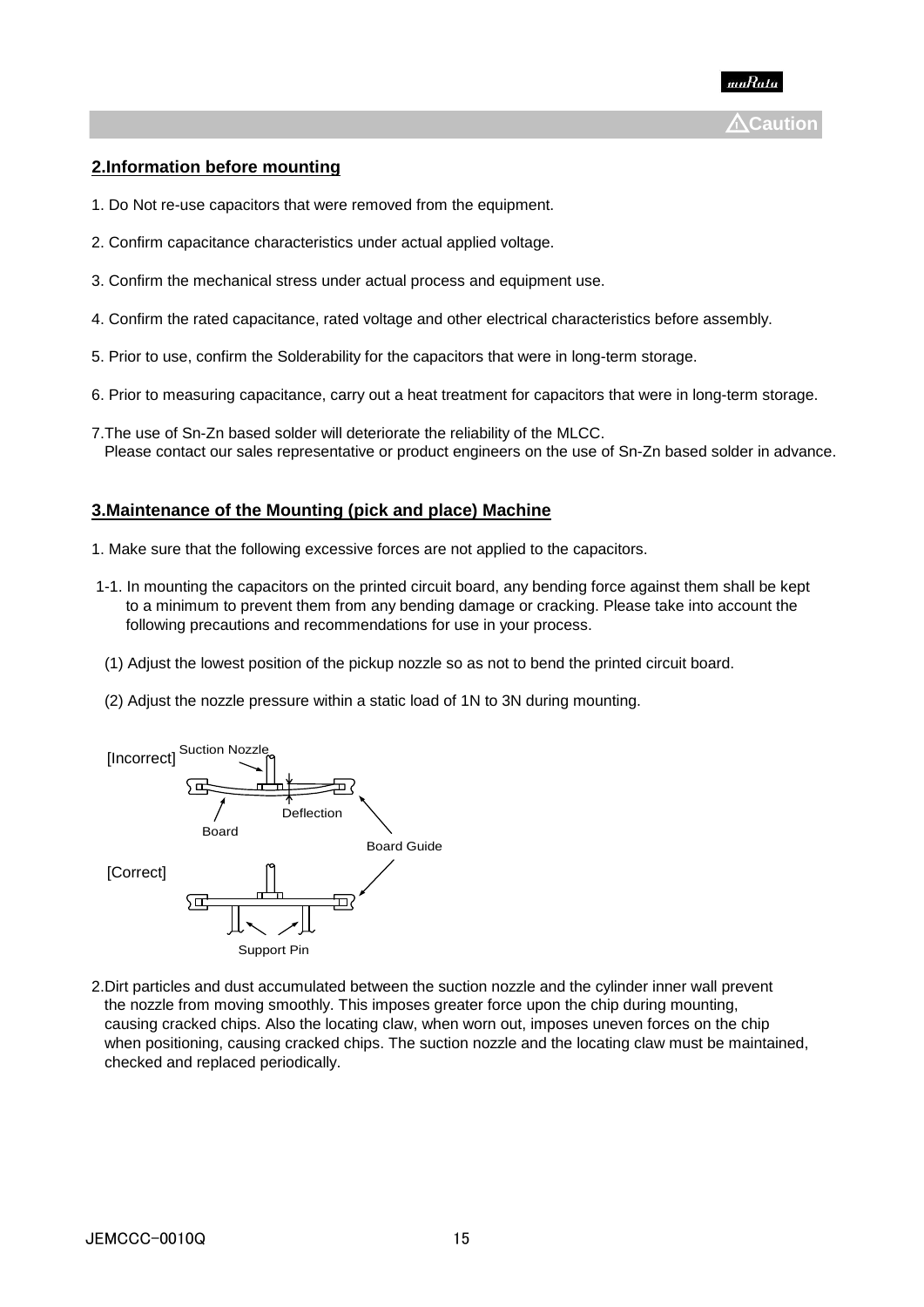

# **4-1.Reflow Soldering**

- 1. When sudden heat is applied to the components, the **[Standard Conditions for Reflow Soldering**] mechanical strength of the components will decrease because a sudden temperature change causes **Infrared Reflow** Infrared Reflow deformation inside the components. In order to prevent mechanical damage to the components, preheating is required for both the components and the PCB board. Preheating conditions are shown in table 1. It is required to keep the temperature differential between the solder and the components surface (ΔT) as small as possible.
- 2. Solderability of Tin plating termination chips might be deteriorated when a low temperature soldering profile where the peak solder temperature is below the melting point of Tin is used. Please confirm the Solderability of Tin plated termination chips before use. Vapor Reflow
- 3. When components are immersed in solvent after mounting, be sure to maintain the temperature difference (ΔT) between the component and the solvent within the range shown in the table 1.

#### Table 1

| Part Number                 | <b>Temperature Differential</b> |
|-----------------------------|---------------------------------|
| GNM0M/GNM1M/GNM21/<br>GNM31 | $\Delta T \leq 130^{\circ}C$    |

#### Recommended Conditions

|                   | Pb-Sn Solder            | Lead Free Solder     |                                                                                                                                     |
|-------------------|-------------------------|----------------------|-------------------------------------------------------------------------------------------------------------------------------------|
|                   | Infrared Reflow         | Vapor Reflow         |                                                                                                                                     |
| Peak Temperature  | $230 \sim 250^{\circ}C$ | $230 - 240^{\circ}C$ | $240 - 260^{\circ}C$                                                                                                                |
| Atmosphere        | Air                     | Air                  | Air or $N_2$                                                                                                                        |
| $DEC = C + C + L$ |                         |                      | $1 - 1$ $\Gamma_{\text{max}}$ $\Omega_{\text{max}}$ $\Omega_{\text{max}}$ $\Omega$ $\Omega_{\text{max}}$ $\Omega$ $\Gamma$ $\Omega$ |

4. Optimum Solder Amount for Reflow Soldering

a excessive solder fillet height.

4-1. Overly thick application of solder paste results in







#### [Allowable Soldering Temperature and Time]



In case of repeated soldering, the accumulated soldering time must be within the range shown above.



the chips to crack. **imaging the chips to crack.** in section

 4-2. Too little solder paste results in a lack of adhesive strength on the outer electrode, which may result in chips breaking loose from the PCB.

 This makes the chip more susceptible to mechanical and thermal stress on the board and may cause

4-3. Make sure the solder has been applied smoothly to the end surface to a height of 0.2mm min.

Make sure not to impose any abnormal mechanical shocks to the PCB. Inverting the PCB

Pb-Sn Solder: Sn-37Pb Lead Free Solder: Sn-3.0Ag-0.5Cu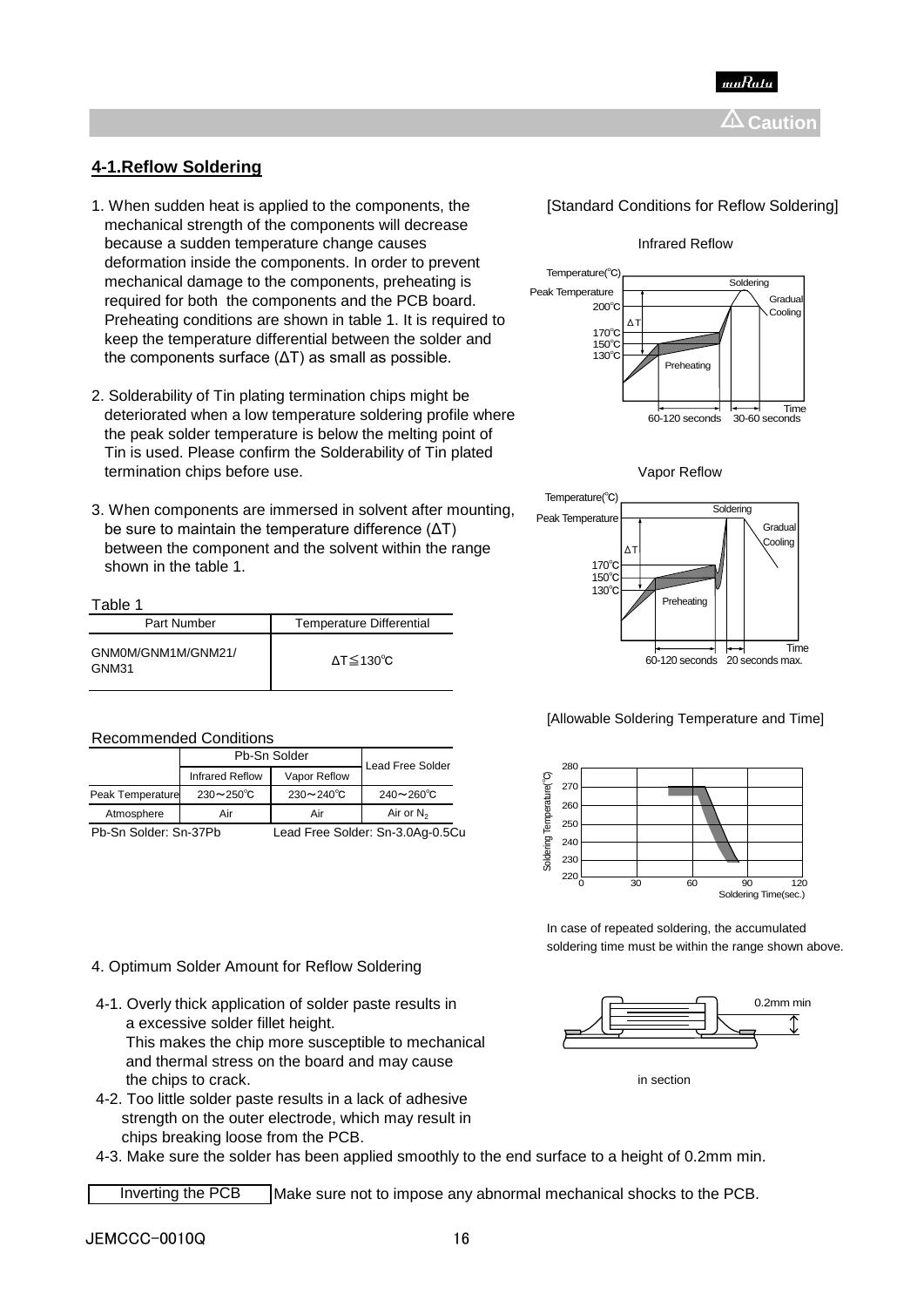

# **4-2.Leaded Component Insertion**

1. If the PCB is flexed when leaded components (such as transformers and ICs) are being mounted, chips may crack and solder joints may break.

## Before mounting leaded components, support the PCB using backup pins or special jigs to prevent warping.

# **5.Washing**

Excessive ultrasonic oscillation during cleaning can cause the PCBs to resonate, resulting in cracked chips or broken solder joints. Take note not to vibrate PCBs.

## **6.Electrical Test on Printed Circuit Board**

- 1. Confirm position of the support pin or specific jig, when inspecting the electrical performance of a capacitor after mounting on the printed circuit board.
- 1-1. Avoid bending printed circuit board by the pressure of a test pin, etc. The thrusting force of the test probe can flex the PCB, resulting in cracked chips or open solder joints. Provide support pins on the back side of the PCB to prevent warping or flexing.
- 1-2. Avoid vibration of the board by shock when a test pin contacts a printed circuit board.

□ Not recommended □ Recommended

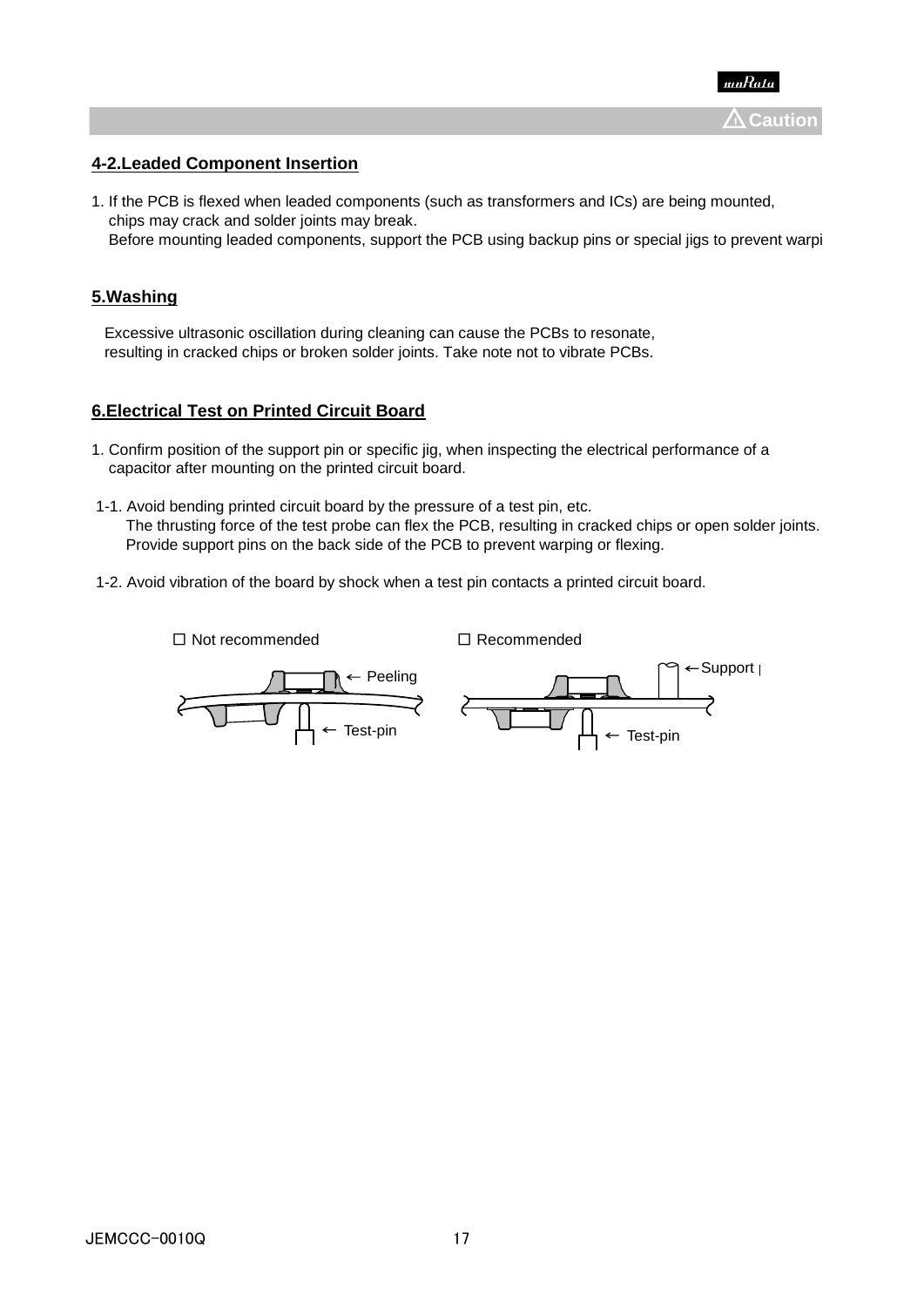

# **7.Printed Circuit Board Cropping**

- 1. After mounting a capacitor on a printed circuit board, do not apply any stress to the capacitor that is caused by bending or twisting the board.
- 1-1. In cropping the board, the stress as shown right may cause the capacitor to crack. Try not to apply this type of stress to a capacitor.



- 2. Check of the cropping method for the printed circuit board in advance.
- 2-1. Printed circuit board cropping shall be carried out by using a jig or an apparatus to prevent the mechanical stress which can occur to the board.
	- (1) Example of a suitable jig

 Recommended example: the board should be pushed as close to the near the cropping jig as possible and from the back side of board in order to minimize the compressive stress applied to capacitor. Not recommended example<sup>\*</sup> when the board is pushed at a point far from the cropping ijg and from the front side of board as below, the capacitor may form a crack caused by the tensile stress applied to capacitor.



(2) Example of a suitable machine

 An outline of a printed circuit board cropping machine is shown as follows. Along the lines with the V-grooves on printed circuit board, the top and bottom blades are aligned to one another when cropping the board.

The misalignment of the position between top and bottom blades may cause the capacitor to crack.



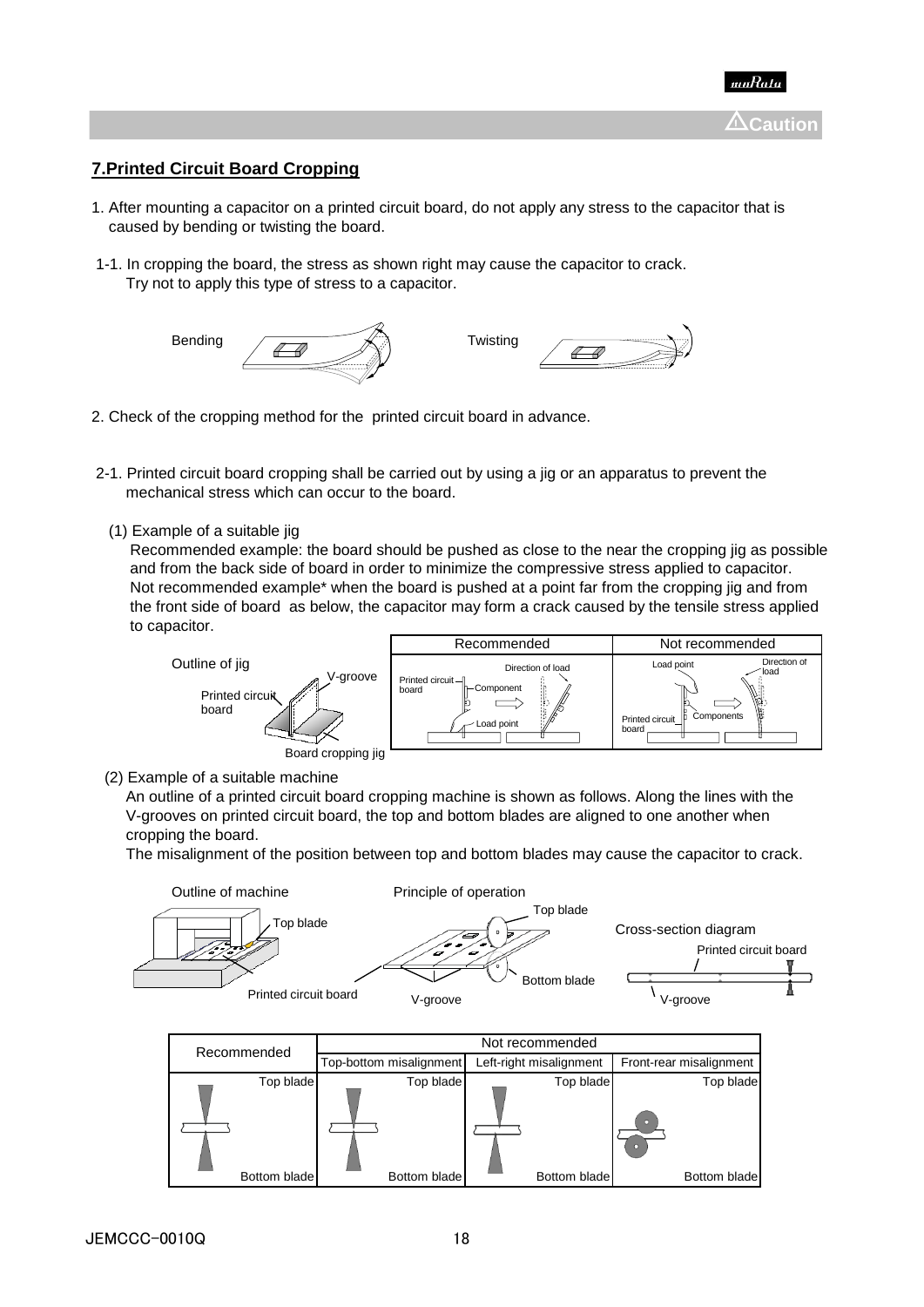# ■ Others

# **1. Under Operation of Equipment**

- 1-1. Do not touch a capacitor directly with bare hands during operation in order to avoid the danger of a electric shock.
- 1-2. Do not allow the terminals of a capacitor to come in contact with any conductive objects (short-circuit). Do not expose a capacitor to a conductive liquid, inducing any acid or alkali solutions.
- 1-3. Confirm the environment in which the equipment will operation is under the specified conditions. Do not use the equipment under the following environment.
	- (1) Being spattered with water or oil.
	- (2) Being exposed to direct sunlight.
	- (3) Being exposed to Ozone, ultraviolet rays or radiation.
	- (4) Being exposed to toxic gas (e.g., hydrogen sulfide, sulfur dioxide, chlorine, ammonia gas etc.)
	- (5) Any vibrations or mechanical shocks exceeding the specified limits.
	- (6) Moisture condensing environments.

1-4. Use damp proof countermeasures if using under any conditions that can cause condensation.

## **2. Others**

- 2-1. In an Emergency
- (1) If the equipment should generate smoke, fire or smell, immediately turn off or unplug the equipment. If the equipment is not turned off or unplugged, the hazards may be worsened by supplying continuous power.
- (2) In this type of situation, do not allow face and hands to come in contact with the capacitor or burns may be caused by the capacitors high temperature.

2-2. Disposal of waste

 When capacitors are disposed, they must be burned or buried by the industrial waste vender with the appropriate licenses.

2-3. Circuit Design

GNM Series capacitors in this catalog are not safety recognized products.

2-4. Remarks

 Failure to follow the cautions may result, worst case, in a short circuit and smoking when the product is used.

 The above notices are for standard applications and conditions. Contact us when the products are used in special mounting conditions.

 Select optimum conditions for operation as they determine the reliability of the product after assembly. The data herein are given in typical values, not guaranteed ratings.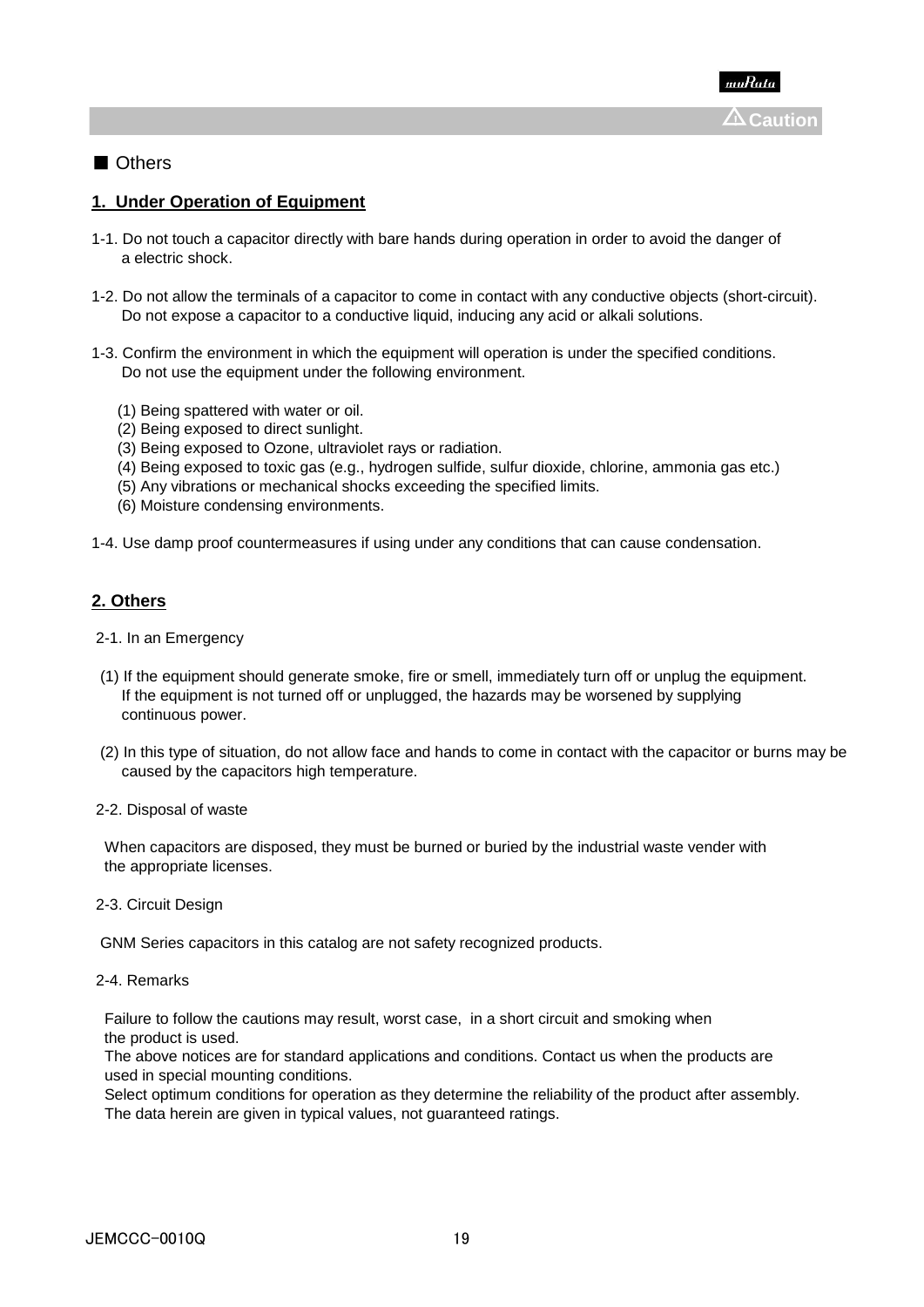

# ■ Rating

# **1.Operating Temperature**

- 1. The operating temperature limit depends on the capacitor.
- 1-1.Do not apply temperatures exceeding the upper operating temperature. It is necessary to select a capacitor with a suitable rated temperature which will cover the operating temperature range. Also it is necessary to consider the temperature distribution in equipment and the seasonal temperature variable factor.
- 1-2.Consider the self-heating of the capacitor The surface temperature of the capacitor shall be the upper operating temperature or less when including the self-heating factors.

# **2.Atmosphere surroundings (gaseous and liquid)**

- 1. Restriction on the operating environment of capacitors.
- 1-1. The capacitor, when used in the above, unsuitable, operating environments may deteriorate due to the corrosion of the terminations and the penetration of moisture into the capacitor.
- 1-2. The same phenomenon as the above may occur when the electrodes or terminals of the capacitor are subject to moisture condensation.
- 1-3. The deterioration of characteristics and insulation resistance due to the oxidization or corrosion of terminal electrodes may result in breakdown when the capacitor is exposed to corrosive or volatile gases or solvents for long periods of time.

# **3.Piezo-electric Phenomenon**

1. When using high dielectric constant type capacitors in AC or pulse circuits, the capacitor itself vibrates at specific frequencies and noise may be generated. Moreover, when the mechanical vibration or shock is added to capacitor, noise may occur.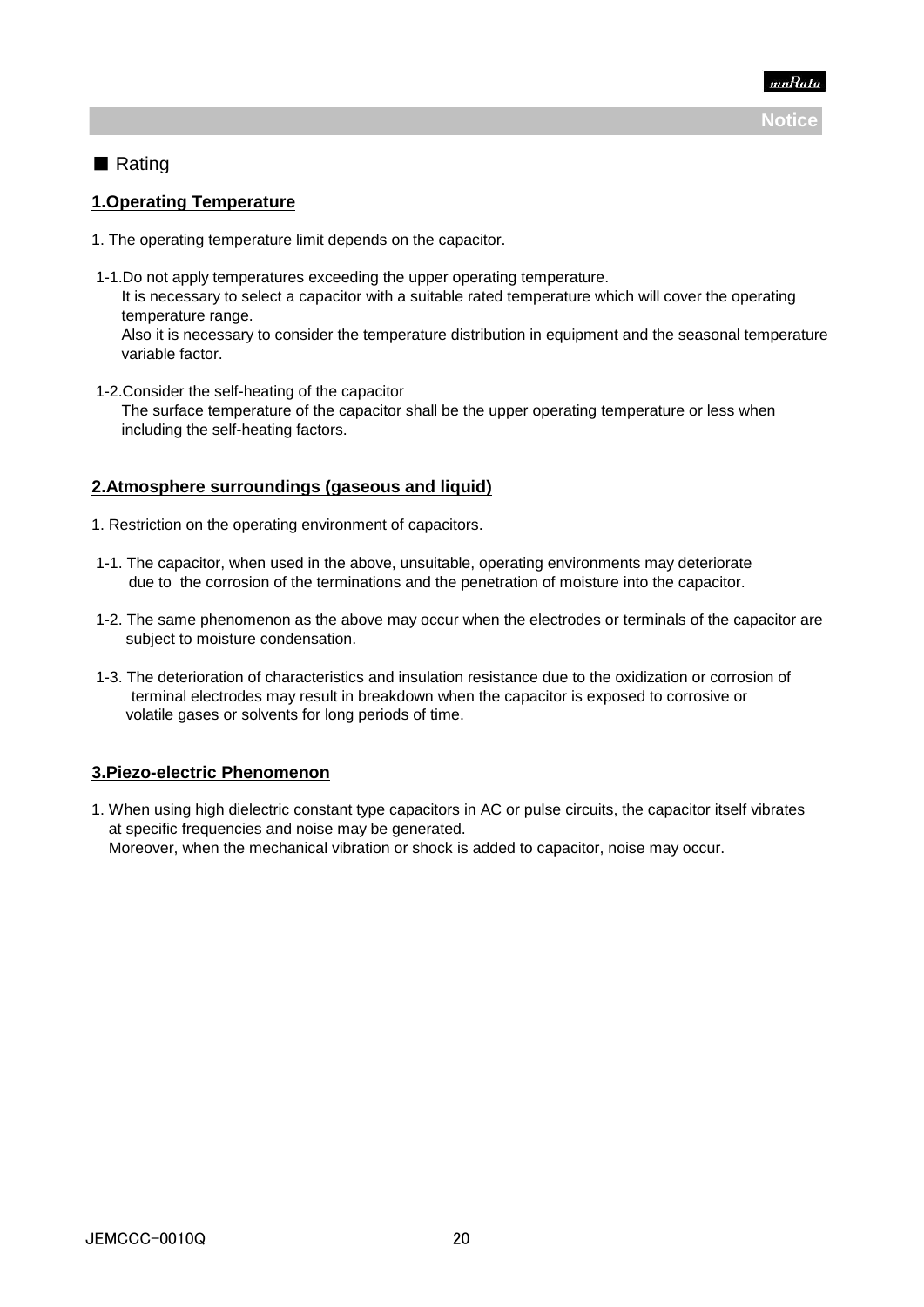

# ■ Soldering and Mounting

# **1.PCB Design**

- 1. Notice for Pattern Forms
- 1-1. Unlike leaded components, chip components are susceptible to flexing stresses since they are mounted directly on the substrate.

 They are also more sensitive to mechanical and thermal stresses than leaded components. Excess solder fillet height can multiply these stresses and cause chip cracking. When designing substrates, take land patterns and dimensions into consideration to eliminate the possibility of excess solder fillet height.

1-2.There is a possibility of chip crack caused by PCB expansion/contraction with heat.

 Because stress for chip is different depend on PCB material and structure.Especially metal PCB such as alumina has a greater risk of chip crack because of large difference of thermal expansion coefficient. In case of chip below 0402 size, there is also the same possibility of crack with a single-layered glass epoxy board.

Pattern Forms

|                                                         | Prohibited                                      | Correct              |  |
|---------------------------------------------------------|-------------------------------------------------|----------------------|--|
| Placing Close to Chassis                                | Chassis<br>Solder (ground)<br>Electrode Pattern | <b>Solder Resist</b> |  |
| Placing of Chip<br>Components<br>and Leaded Components  | Lead Wire                                       | <b>Solder Resist</b> |  |
| Placing of Leaded<br>Components<br>after Chip Component | Soldering Iron<br>Lead Wire                     | Solder Resist        |  |
| <b>Lateral Mounting</b>                                 |                                                 | <b>Solder Resist</b> |  |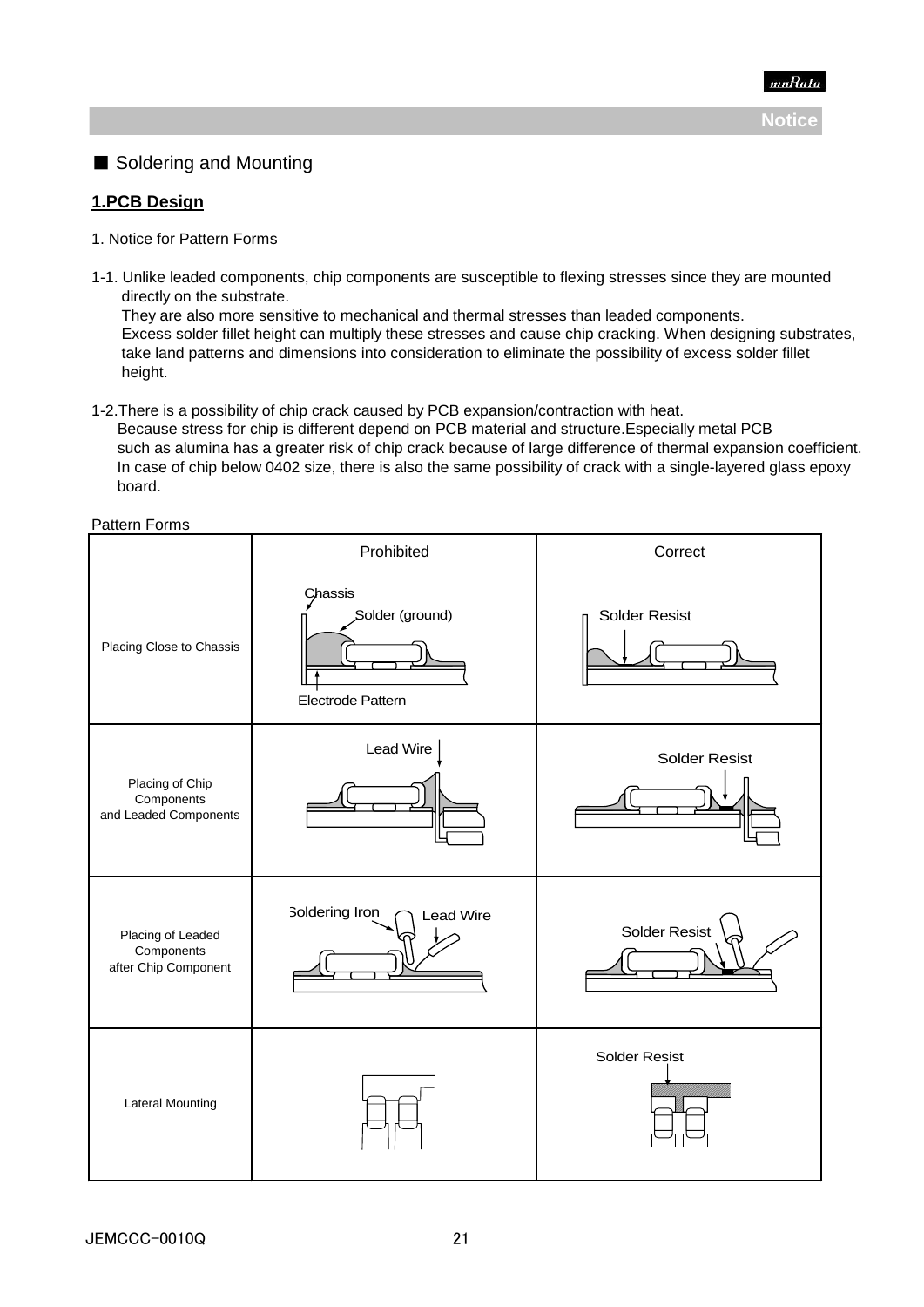

## 2. Land Dimensions

 2-1. Chip capacitor can be cracked due to the stress of PCB bending / etc if the land area is larger than needed and has an excess amount of solder. Please refer to the land dimensions in table 1 for reflow soldering. Please confirm the suitable land dimension by evaluating of the actual SET / PCB.

GNM□□2 GNM□□4





#### Table 1 Reflow Soldering Method

| Dimensions<br>Part Number | LxW               | a                 | b               | c              | p    |
|---------------------------|-------------------|-------------------|-----------------|----------------|------|
| GNM0M2                    | $0.9\times0.6$    | 0.12 to 0.20 $**$ | 0.35 to 0.40 ** | 0.30           | 0.45 |
| GNM1M2                    | $1.37 \times 1.0$ | 0.4 to 0.5 $*$    | 0.35 to 0.45 *  | 0.3 to 0.35    | 0.64 |
| GNM212                    | $2.0 \times 1.25$ | $0.6$ to $0.7$    | $0.5$ to $0.7$  | $0.4$ to $0.5$ | 1.0  |
| GNM214                    | $2.0 \times 1.25$ | 0.6 to 0.7        | $0.5$ to $0.7$  | 0.25 to 0.35   | 0.5  |
| GNM314                    | $3.2\times1.6$    | 0.8 to 1.0        | $0.7$ to $0.9$  | $0.3$ to $0.4$ | 0.8  |

(in mm)

 $*$  a+2b < 1.35 \*\* 0.82≦a+2b≦1.0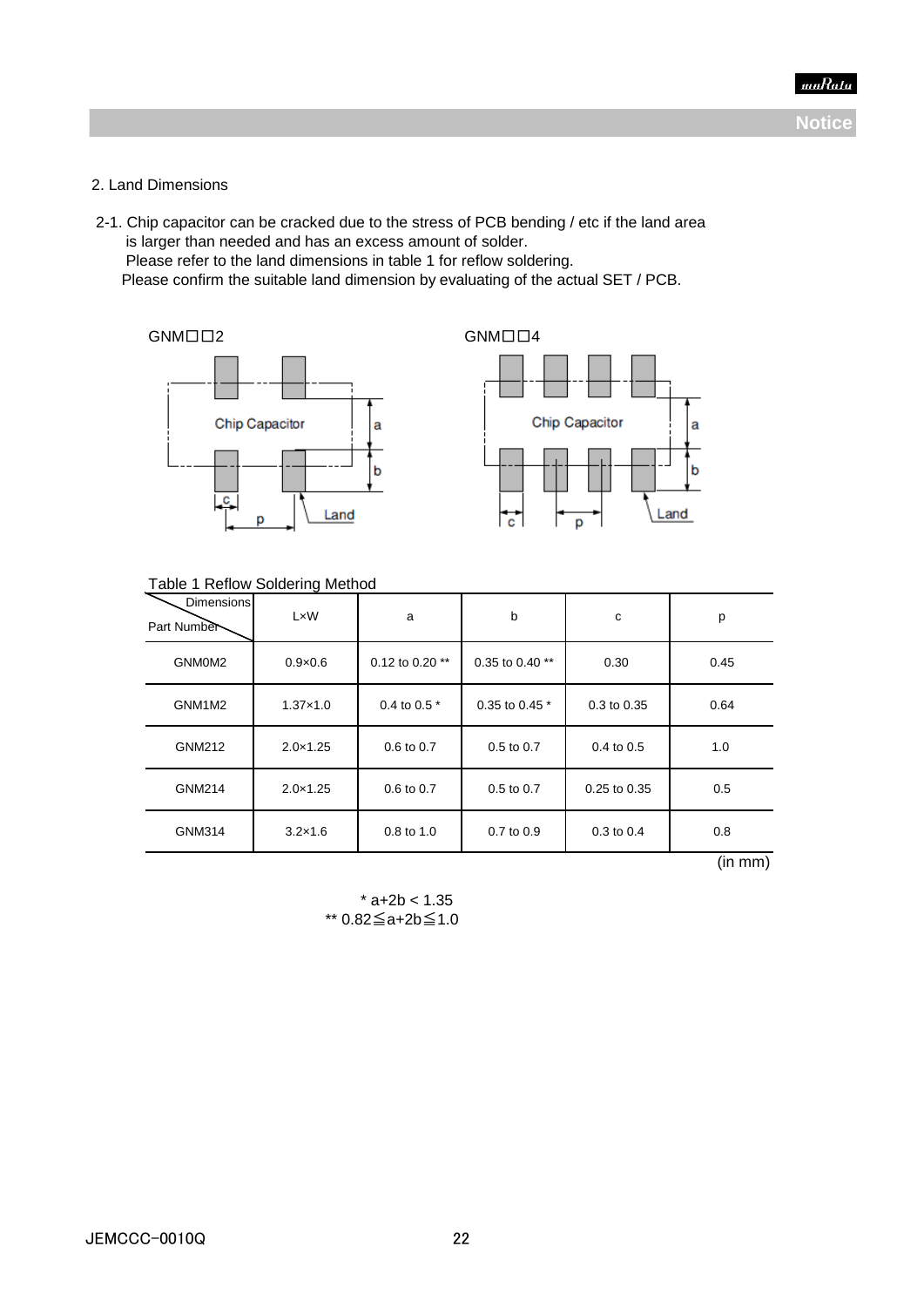

## **2.Washing**

- 1. Please evaluate a capacitor by actual cleaning equipment and condition surely for confirming the quality and select the applicable solvent.
- 2. Unsuitable cleaning solvent may leave residual flux, other foreign substances, causing deterioration of electrical characteristics and the reliability of the capacitors.
- 3. Select the proper cleaning conditions.
- 3-1. Improper cleaning conditions (excessive or insufficient) may result in the deterioration of the performance of the capacitors.

### **3.Coating**

1. A crack may be caused in the capacitor due to the stress of the thermal contraction of the resin during curing process.

The stress is affected by the amount of resin and curing contraction.

Select a resin with small curing contraction.

 The difference in the thermal expansion coefficient between a coating resin or a molding resin and capacitor may cause the destruction and deterioration of the capacitor such as a crack or peeling, and lead to the deterioration of insulation resistance or dielectric breakdown.

 Select a resin for which the thermal expansion coefficient is as close to that of capacitor as possible. A silicone resin can be used as an under-coating to buffer against the stress.

2. Select a resin that is less hygroscopic.

 Using hygroscopic resins under high humidity conditions may cause the deterioration of the insulation resistance of a capacitor.

An epoxy resin can be used as a less hygroscopic resin.

# ■ Others

#### **1.Transportation**

1. The performance of a capacitor may be affected by the conditions during transportation.

- 1-1. The capacitors shall be protected against excessive temperature, humidity and mechanical force during transportation.
- (1) Climatic condition
	- low air temperature:-40℃
	- change of temperature air/air: -25℃/+25℃
	- $-$  low air pressure: 30 kPa
	- $-$  change of air pressure: 6 kPa/min
- (2) Mechanical condition

 Transportation shall be done in such a way that the boxes are not deformed and forces are not directly passed on to the inner packaging.

1-2. Do not apply excessive vibration, shock, and pressure to the capacitor.

- (1) When excessive mechanical shock or pressure is applied to a capacitor, chipping or cracking may occur in the ceramic body of the capacitor.
- (2) When a sharp edge of an air driver, a soldering iron, tweezers, a chassis, etc. impacts strongly on the surface of capacitor, the capacitor may crack and short-circuit.
- 1-3. Do not use a capacitor to which excessive shock was applied by dropping etc. The capacitor dropped accidentally during processing may be damaged.